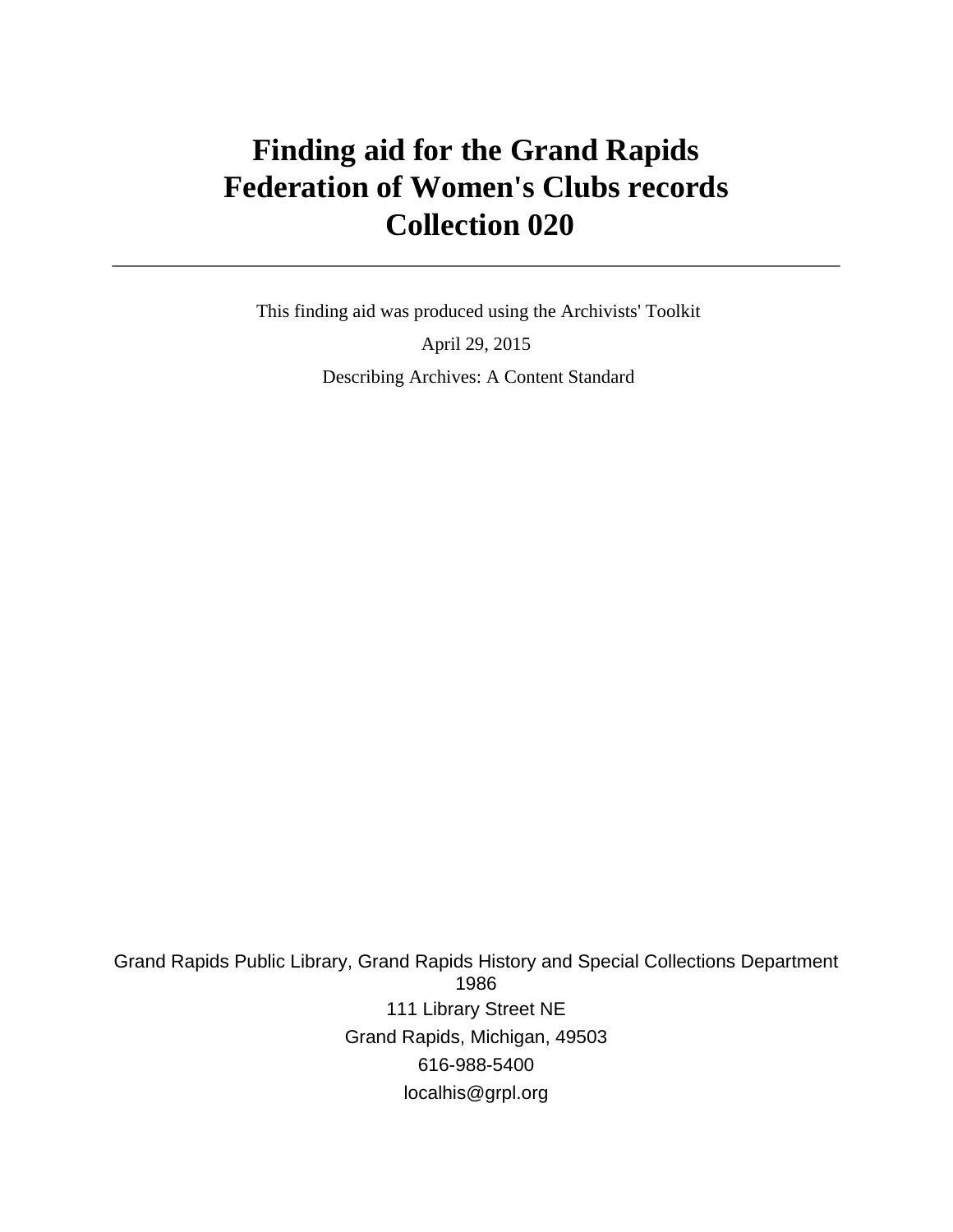# **Table of Contents**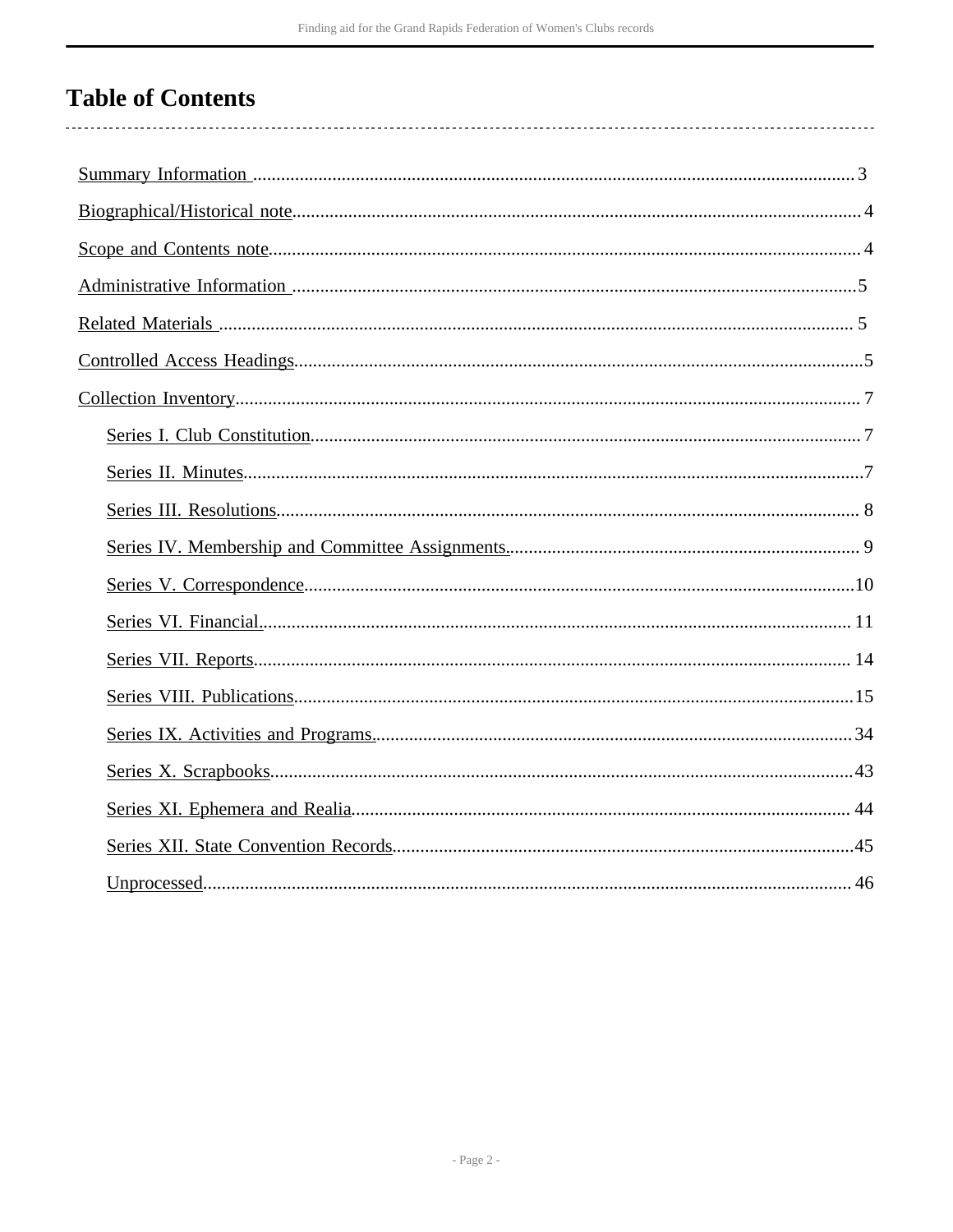# <span id="page-2-0"></span>**Summary Information**

| <b>Repository</b> | Grand Rapids Public Library, Grand Rapids History and Special<br><b>Collections Department</b>                                                                                                                                                                                                                                                                                                                                                                                                                                                                                                                                                                                                                                                                                                                                                                                    |
|-------------------|-----------------------------------------------------------------------------------------------------------------------------------------------------------------------------------------------------------------------------------------------------------------------------------------------------------------------------------------------------------------------------------------------------------------------------------------------------------------------------------------------------------------------------------------------------------------------------------------------------------------------------------------------------------------------------------------------------------------------------------------------------------------------------------------------------------------------------------------------------------------------------------|
| <b>Title</b>      | Grand Rapids Federation of Women's Clubs records                                                                                                                                                                                                                                                                                                                                                                                                                                                                                                                                                                                                                                                                                                                                                                                                                                  |
| Date [inclusive]  | 1896-1997                                                                                                                                                                                                                                                                                                                                                                                                                                                                                                                                                                                                                                                                                                                                                                                                                                                                         |
| <b>Extent</b>     | 12.67 Linear feet Nineteen boxes                                                                                                                                                                                                                                                                                                                                                                                                                                                                                                                                                                                                                                                                                                                                                                                                                                                  |
| Language          | English                                                                                                                                                                                                                                                                                                                                                                                                                                                                                                                                                                                                                                                                                                                                                                                                                                                                           |
| <b>Abstract</b>   | Founded in 1896, the Grand Rapids Federation of Women's Clubs<br>was an umbrella organization for affiliated local women's clubs. The<br>Federation was intended to concentrate the efforts of the various clubs<br>on joint projects for social improvement. The Federation was extremely<br>active with Red Cross duties, especially during World War II. The Grand<br>Rapids Arts Association had its inception in the Federation, and they were<br>instrumental in the museum development project. This collection includes<br>papers from the club, as well as from the Michigan State Federation of<br>Women's Clubs and the General Federation of Women's Clubs, with<br>which the Grand Rapids Federation was affiliated. The bulk of the<br>collection consists of correspondence, minutes of meetings, financial-<br>related papers and yearbooks from the 1920s-1950s. |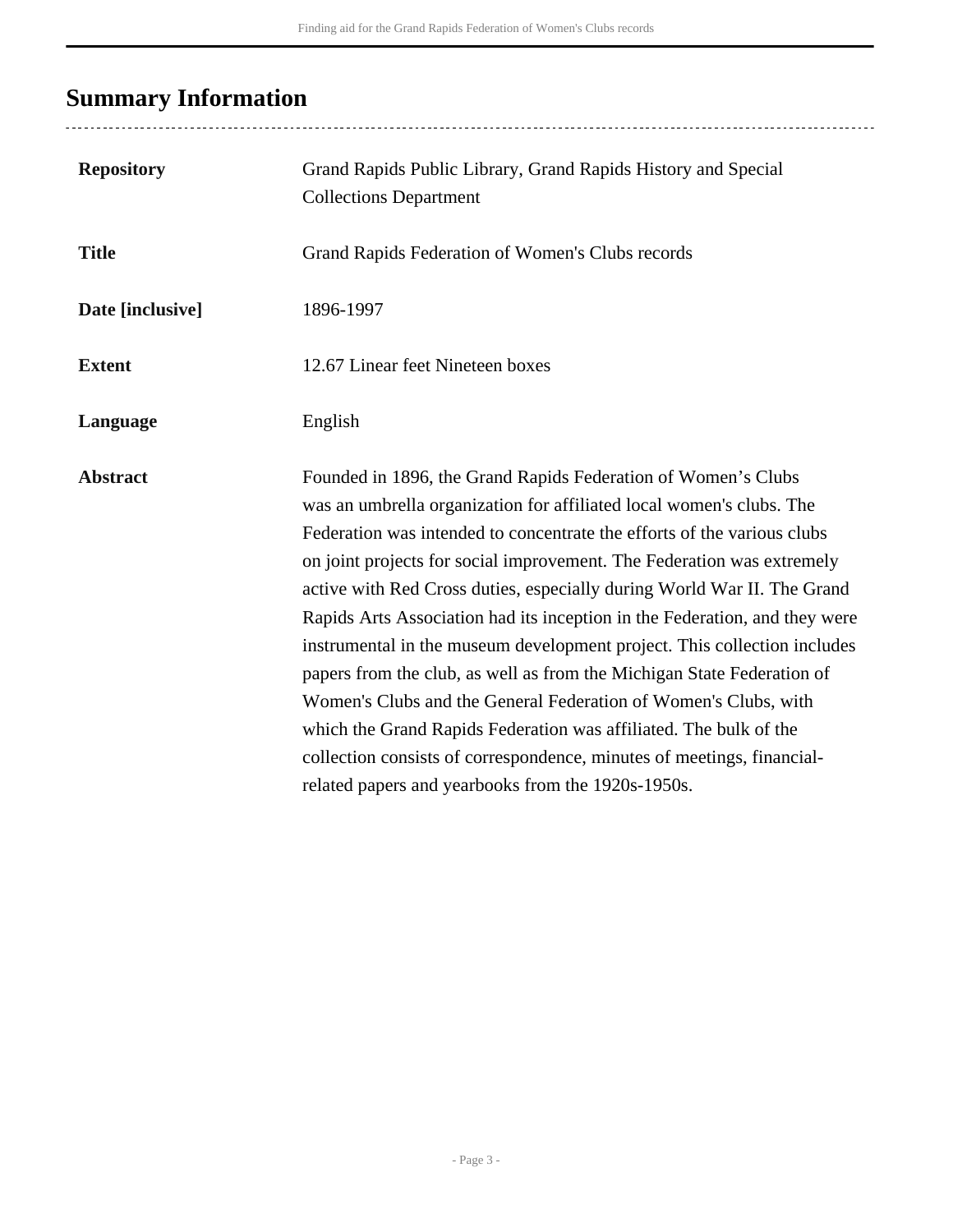## <span id="page-3-0"></span>**Biographical/Historical note**

In 1896 a group of women led by Mrs. Loraine Pratt Immen conceived the idea for the Grand Rapids Federation of Women's Clubs (GRFWC), in order to conserve the energies of various existing clubs which had been expending aimless efforts for lack of concerted action. Mrs. Immen had visited the New York Federation of Women's Clubs and brought the concept back with her. On December 2, 1896, the first meeting was held at the home of Gertrude Newton, during which they developed the club objective to secure additional strength and united action when desired. Seven clubs were represented at that meeting: Alsbicc, Igdrasil, North End, Avon Shakespeare, Elocutionists, West Side Ladies Literary Club and East Side Ladies Literary Club. At the December 14th meeting five additional clubs were added which were Froebel, Equity, Ladies Literary, South End and Shakespeariana. Upon the GRFWC's fiftieth anniversary, ca. 1911, only the West Side Ladies Literary Club, the East Side Ladies Literary Club and the North End Club of the original group still belonged to the Federation.

The GRFWC joined the Michigan State Federation of Women's Clubs in 1908 and the General Federation of Women's Clubs in 1914.

During their first fifty years, documented in the collection, the GRFWC undertook activities in four basic areas: children, civic, women and art. They were extremely active with Red Cross duties, especially during World War II. The Grand Rapids Arts Association had its inception in the GRFWC, and they were instrumental in the Museum Development project.

## <span id="page-3-1"></span>**Scope and Contents note**

The collection covers the years 1896-1959, and is currently divided into numerous series by type of document or activity. Within the series are documents from the Grand Rapids Federation of Women's Clubs, the Michigan State Federation of Women's Clubs (MSFWC), the General Federation of Women's Clubs GFWC) and the GRFWC's affiliated clubs. A majority of the collection includes correspondence, minutes, financial-related material and yearbooks.

The bulk of the collection consists of correspondence, minutes of meetings, financial-related papers and yearbooks from the 1920s-1950s. The 1904-1905 yearbook lists the following clubs: Ladies' Literary Club, Alsbicc, West Side Ladies' Literary Club, Grand Rapids Women's Club, Igdrasil Club, East Side Ladies' Literary Club, North End Women's Club, Equity Club, Eaglesfield Literary Club, Belding Women's club, Four-Time-Four Literary Club, Froebel Club, Mutual Improvement Club, Ladies Literary Society of Ada, Valley City Club, Wednesday Women's Club, Burton Heights Literary Club and the Civic League. Additional women's clubs were also part of the Federation during different time periods, or existed outside of the Federation.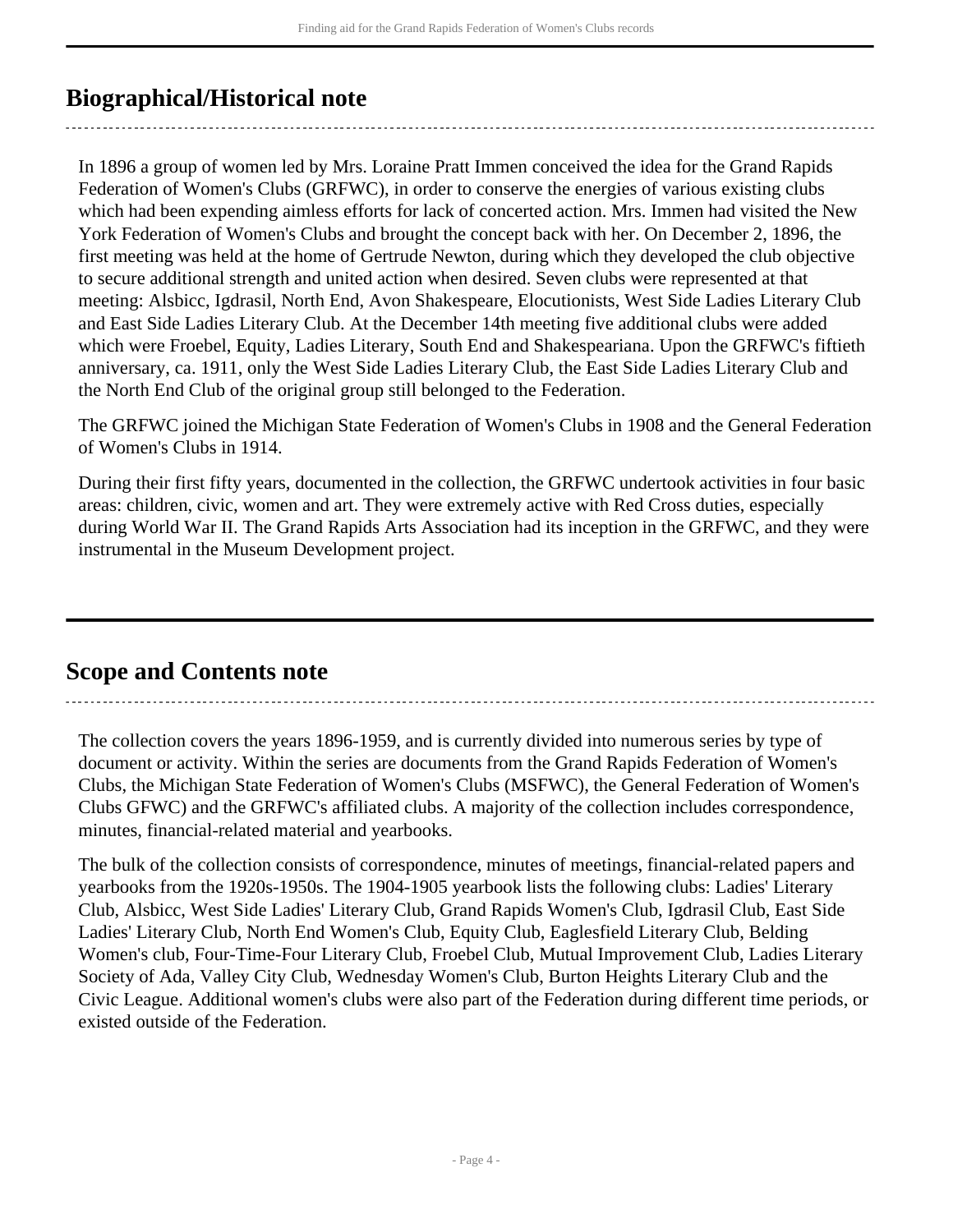## <span id="page-4-0"></span>**Administrative Information**

### **Publication Information**

Grand Rapids Public Library, Grand Rapids History and Special Collections Department 1986

### **Immediate Source of Acquisition note**

Accession Numbers: 1986.127, 00.[1391].1, 00.[1394].1 to 00.[1398].1, 00.[3673].1-22 and 2005.060B; Donors: Grand Rapids Federation of Women's Clubs, 1986 and Mary B. Vandenberg.

## <span id="page-4-1"></span>**Related Materials**

### **Related Archival Materials note**

There are a number of other collections in the GRHSCC Archives related to this collection including:

Coll. 187 Lorain Pratt Immen Collection

Coll. 032 East Side Ladies Literary Club

Coll. 275 GRPL Ladies Literary Club Coll.

Coll. 082 The GR Study Class / Study Club. It is not currently know to what level the Study Club interacted with other local women's organizations.

## <span id="page-4-2"></span>**Controlled Access Headings**

## **Corporate Name(s)**

- Grand Rapids Federation of Women's Clubs.
- Michigan State Federation of Women's Clubs.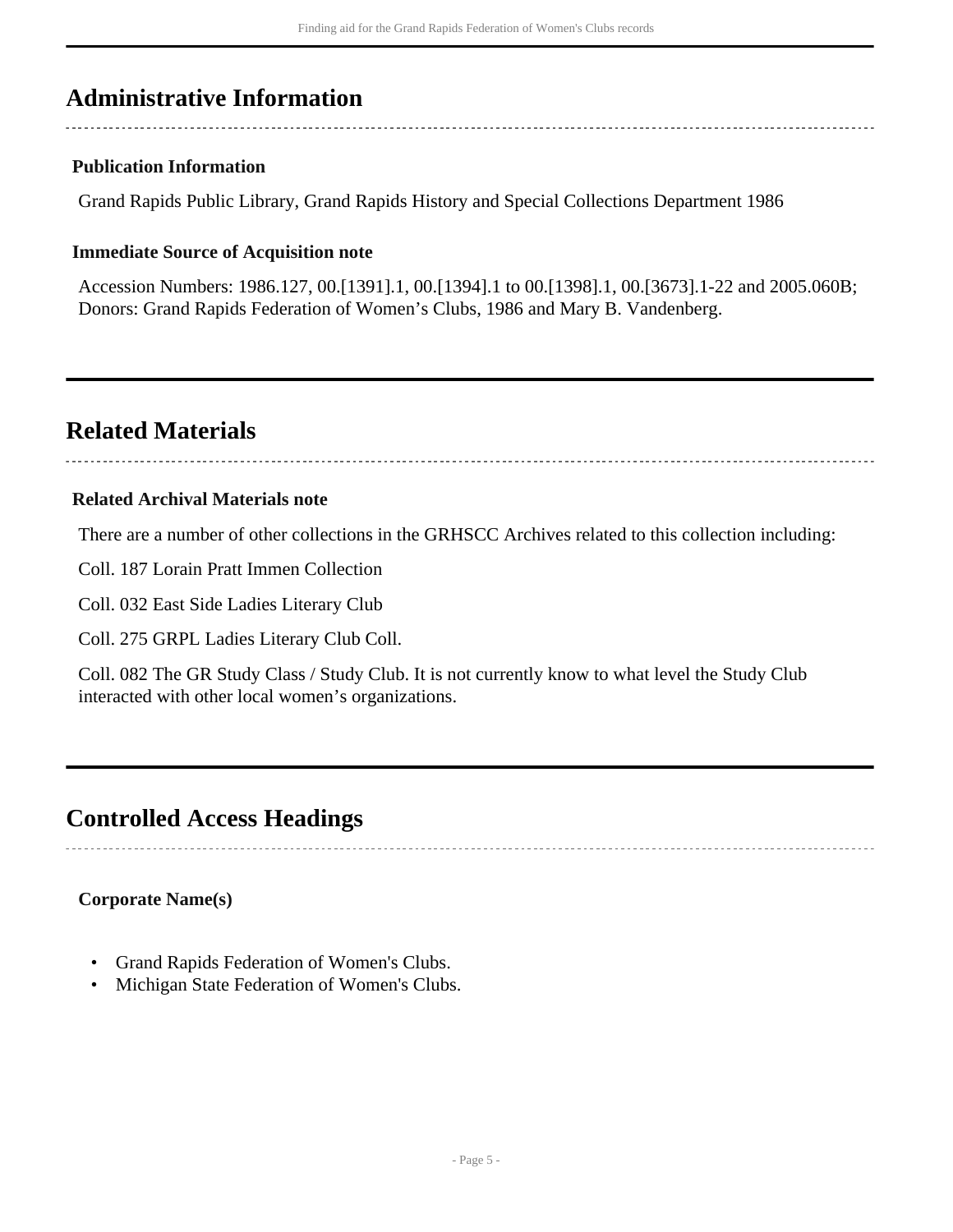## **Geographic Name(s)**

• Grand Rapids (Mich.) -- History

## **Subject(s)**

- Women -- Michigan -- Grand Rapids -- History
- Women -- Michigan -- Grand Rapids -- Societies and clubs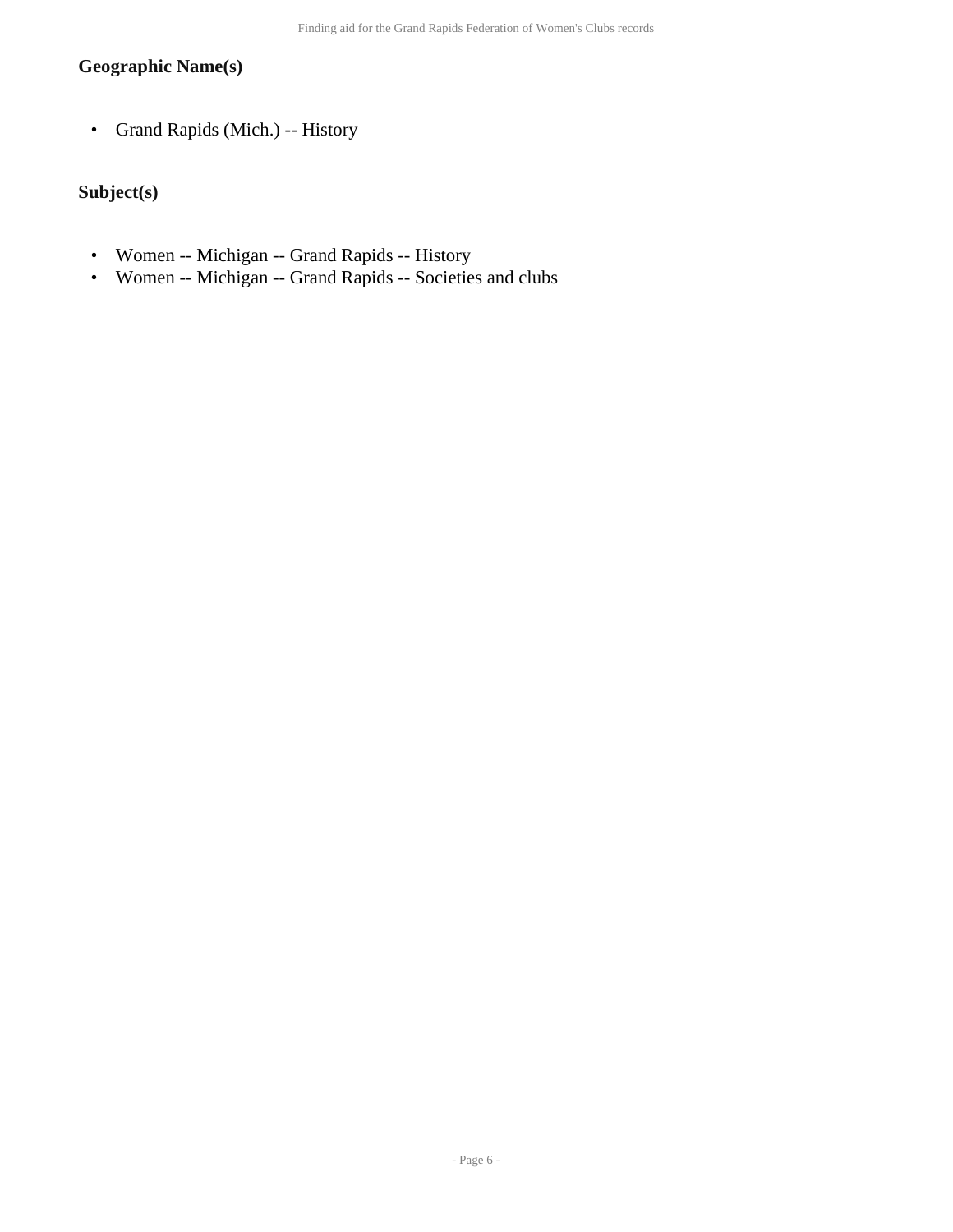## <span id="page-6-0"></span>**Collection Inventory**

#### <span id="page-6-1"></span>**Series I. Club Constitution**

#### **Scope and Contents note**

Club Constitutions series (1935, 1948, n.d.) includes the 1935 version of the GRFWC Constitution, the West Central District of the MSFWC Constitution and 3 affiliated clubs' constitutions.

|                                      | <b>Box</b> | <b>Folder</b> |
|--------------------------------------|------------|---------------|
| Club Constitutions. 1935, 1948, n.d. |            |               |

#### <span id="page-6-2"></span>**Series II. Minutes**

#### **Scope and Contents note**

Minutes series (1914-1953, n.d.) contains numerous bound books of minutes from meetings of the GRFWC Assembly, President's Council, Advisory Council, Executive Board and Regular Meetings. The minutes of these various components of the GRFWC are interspersed and, therefore, are arranged loosely by date only. The series also includes one unidentified group of minutes contained in the Misc. folder. One oversized book of General Assembly minutes, 1936-37, has been separated and is located in, Box 13.

Note: See Coll. 275 for the Federation Board minutes from June 1906-Apr. 1914. It is unknown if the fact that these minutes were kept with the Ladies Literary Club records might suggest that different organizations had responsibility for the minutes during different time periods, and that other missing minutes of the Federation might be found with the documents of other womens organizations.

**Box Folder**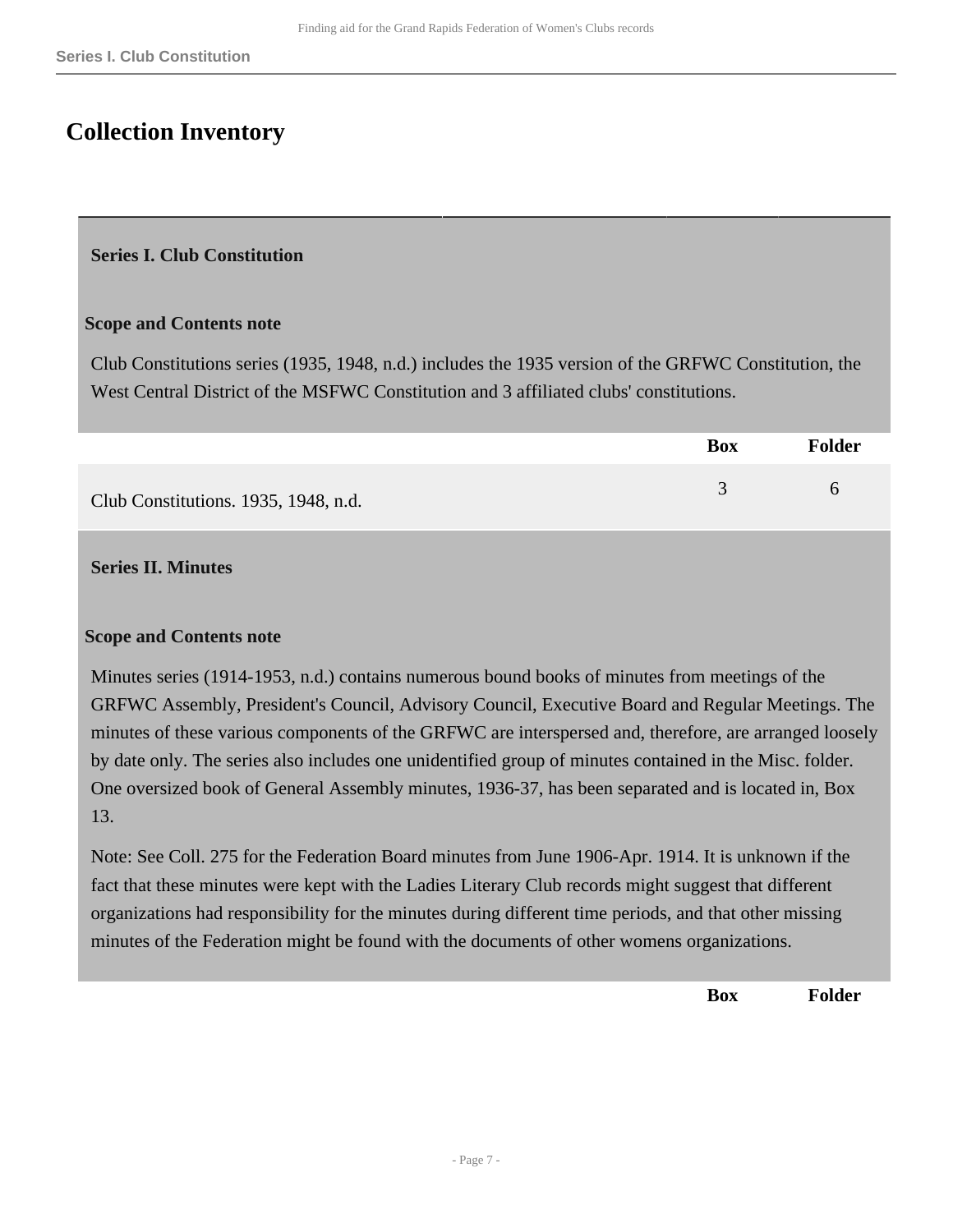### **Exec. Board, Advisory Council & Assembly,**

<span id="page-7-0"></span>

| Minutes, 1914-1917                                      | $\overline{7}$ | $\mathbf{1}$   |
|---------------------------------------------------------|----------------|----------------|
| Assembly, 1917-1922.                                    | $\overline{7}$ | $\overline{2}$ |
| President's Council & Assembly, 1922-1928.              | $\tau$         | $3 - 4$        |
| Executive Board, Advisory Council & Assembly 1923-1934. | $\overline{7}$ | 5              |
| Board, Council, Regular Meetings, 1933-1936.            | $\overline{7}$ | 6              |
| Exec. Board, Advisory Council & Assembly,               |                |                |
|                                                         | <b>Box</b>     | Folder         |
| 1934-1942.                                              | $\overline{7}$ | $7 - 8$        |
| 1942-1953.                                              | 8              | $\mathbf{1}$   |
|                                                         | <b>Box</b>     | Folder         |
| Miscellaneous, 1949, n.d.                               | 8              | $\overline{2}$ |
|                                                         |                | <b>Box</b>     |
| Oversize minutes, 1936-7                                |                | 13             |
| <b>Series III. Resolutions</b>                          |                |                |
| <b>Scope and Contents note</b>                          |                |                |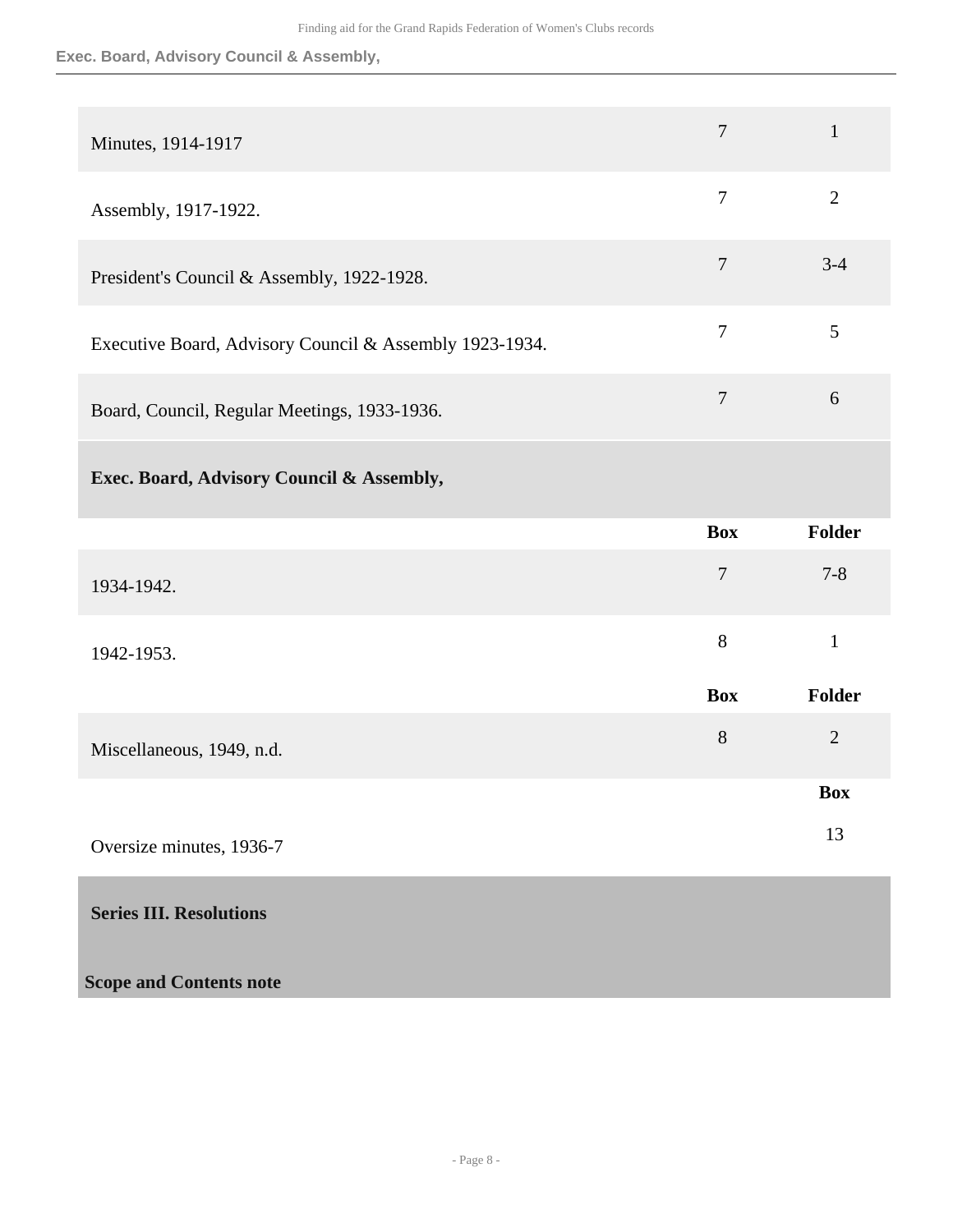**Series IV. Membership and Committee Assignments.**

| Resolutions series (1929, 1937, 1938, 1947, n.d.) includes resolutions adopted by the GRFWC,       |            |               |
|----------------------------------------------------------------------------------------------------|------------|---------------|
| MSFWC, and GFWC which state their position and intended course of action on various social issues. |            |               |
|                                                                                                    |            |               |
|                                                                                                    | <b>Box</b> | <b>Folder</b> |
| Resolutions, 1929, 1927, 1938, 1944, n.d.                                                          | 8          | 3             |
| Series IV. Membership and Committee Assignments.                                                   |            |               |
|                                                                                                    |            |               |

## <span id="page-8-0"></span>**Club Membership Lists**

#### **Scope and Contents note**

Club Membership Lists (1946-1950, 1952-53, n.d.) contains numerous lists of the GRFWC's affiliated clubs' officers and members. It also includes one listing from the MSFWC.

|                                | <b>Box</b> | Folder         |
|--------------------------------|------------|----------------|
| 1946-1949                      | 8          | $\overline{4}$ |
| 1952-1953                      | 8          | 4              |
| n.d.                           | 8          | $\overline{4}$ |
|                                | <b>Box</b> | <b>Folder</b>  |
| 1963-1964 (2005.060B)          | 8          | $\overline{4}$ |
| Attendance Records, 1944-1945. | 8          | 5              |
| <b>Scope and Contents note</b> |            |                |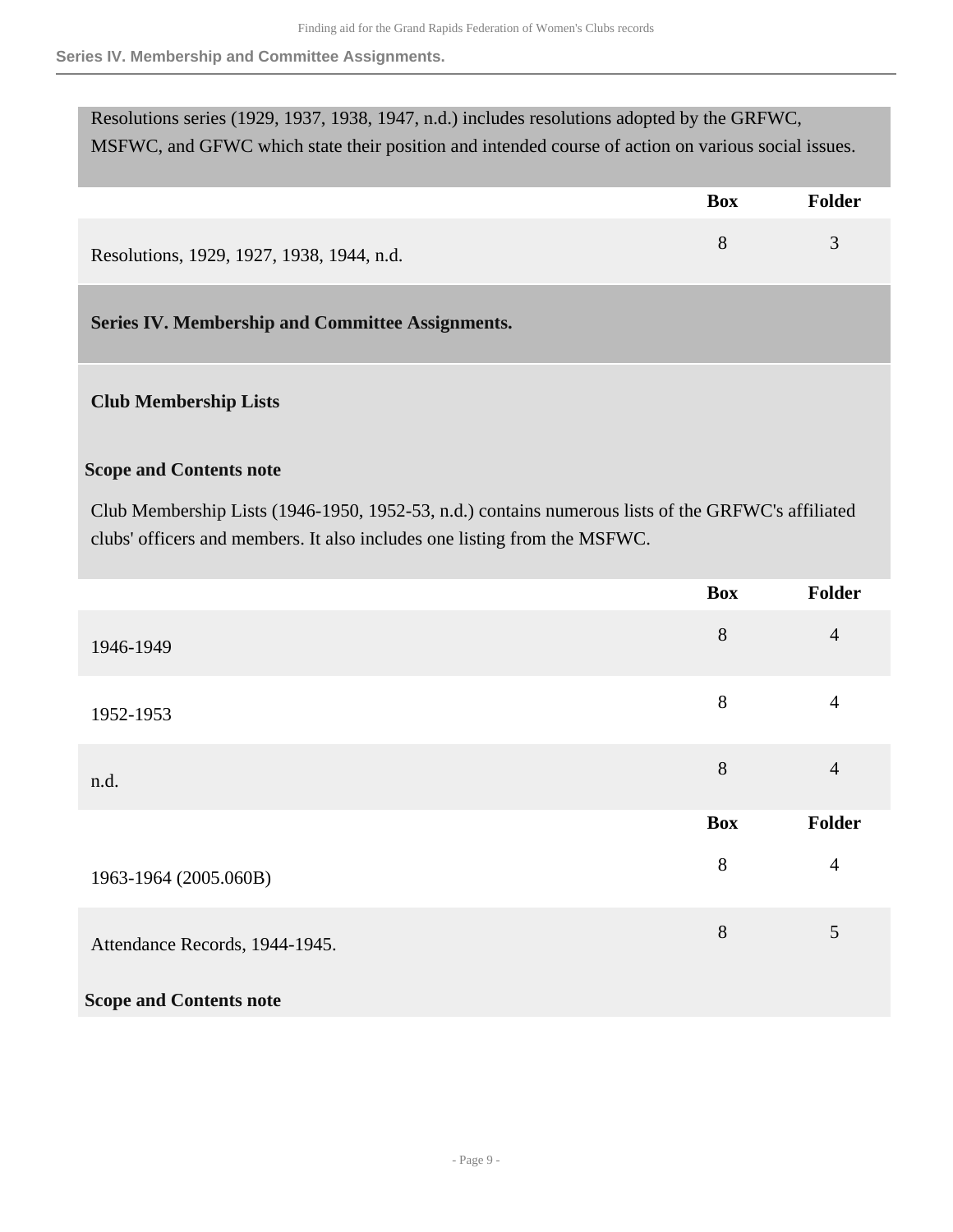Attendance Records series (1944-45) contains a once-bound group of attendance figures for the GRFWC's various departments.

Committee Directions and Membership Lists, n.d.

#### **Scope and Contents note**

Committee Directions and Membership Lists series (n.d.) is a notebook of formal committee descriptions and duties with membership lists.

#### <span id="page-9-0"></span>**Series V. Correspondence**

#### **Scope and Contents note**

Divided into the following subseries as follows:

General Correspondence subseries (1920-1957, n.d.) contains numerous letters to and from the GRFWC concerning their activities. The correspondence reflects the organization's concern with local issues and their cooperation with various other organizations and institutions in social activism and World War II related service. A substantial portion of the series relates to everyday business proceedings of the Federation and matters between it and it's affiliated clubs. Michigan State Federation of Women's Clubs Correspondence subseries (1936-56, n.d.) includes correspondence between the GRFWC and the MSFWC. A majority of the letters concern preparations for the 1939 State Convention held in Grand Rapids. Other letters deal with local members' positions on MSFWC committees.

General Federation of Women's Clubs Correspondence subseries (1940-54, n.d.) consists of the correspondence between the GRFWC and the GFWC. The letters primarily represent the activities of the Safety Committee and war-related topics.

Postal Cards subseries (1933-55, n.d.) contains correspondence in the form of postal cards with information of a diverse nature.

Telegrams subseries (1937-48, n.d.) includes 8 miscellaneous telegrams to and/or from Federation members on all levels.

8 6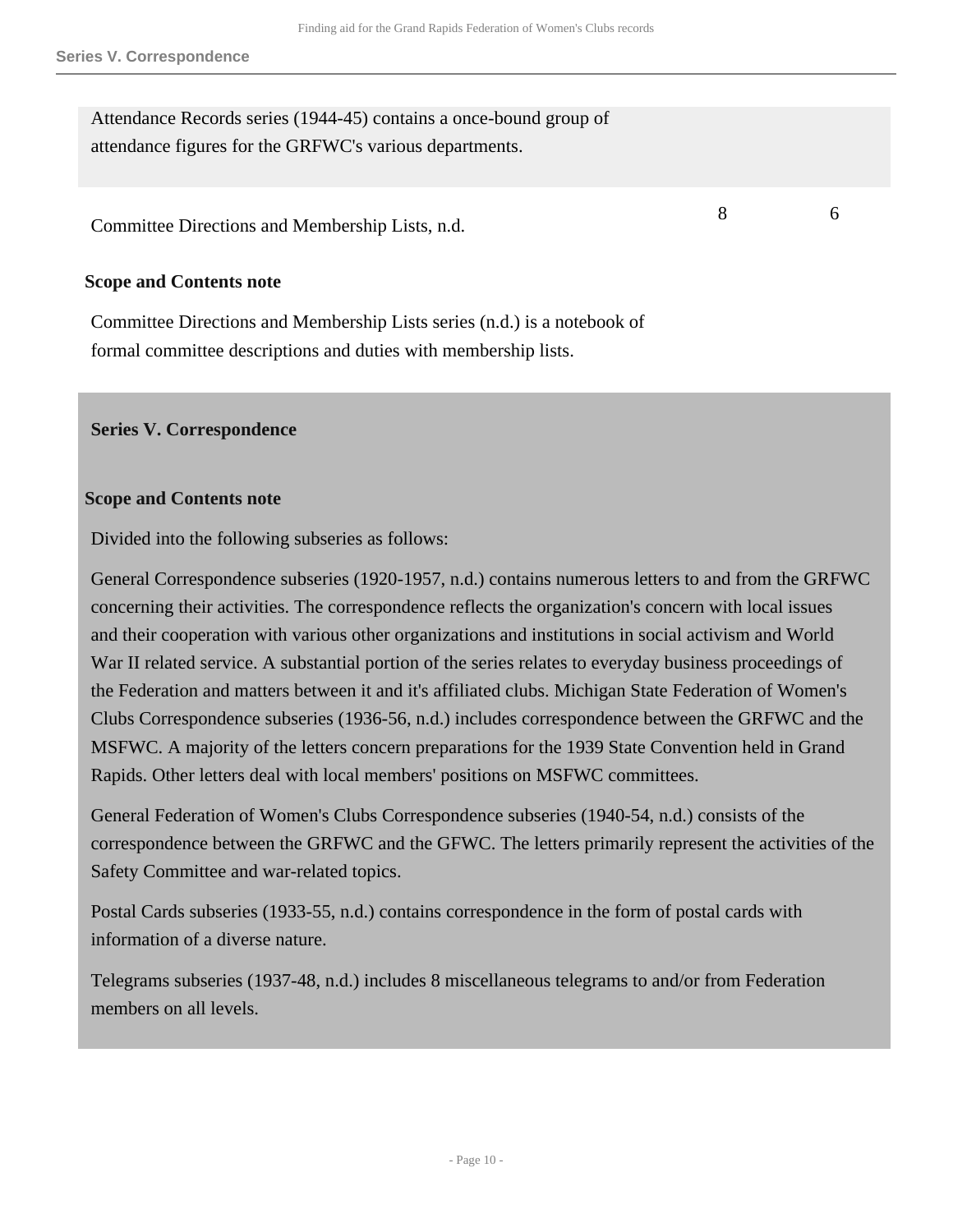|                               | <b>Box</b>     | Folder   |
|-------------------------------|----------------|----------|
| General, 1920-1957, n.d.      | $\mathbf{1}$   | $1 - 10$ |
| MSFWC, 1936-1956, n.d.        | $\overline{2}$ | $1 - 2$  |
| GFWC, 1940-1954, n.d.         | $\overline{2}$ | 3        |
| Postal Cards, 1933-1955, n.d. | $\overline{2}$ | 4        |
| Telegrams, 1937-1948, n.d.    | $\overline{2}$ | 5        |

#### <span id="page-10-0"></span>**Series VI. Financial.**

#### **Scope and Contents note**

Subseries A. Contracts Series (1936,1947) contains 5 contracts -- 2 concerning the performance of the WLS players, 2 with the Pantlind Hotel for luncheon services and one speaker's agreement.

Subseries B. Banker's Trust Co. of Detroit Papers series (1932-38, 1943, n.d.) contains various documents pertaining to bonds held by the Federation

Subseries C. Receipts series (1940-49, 1953-54, n.d.) includes receipts for GRFWC dues, meeting room rentals, members' lunches and activity expenses.

Subseries D. Bills series is divided into the following subseries:

Bills subseries (1935-54, n.d.) consists of various bills primarily from local companies for activity expenses.

In-House Bills subseries (1936-49, n.d.) contains formal and informal bills submitted by GRFWC members for reimbursement of expenses incurred on Federation business.

Safe Deposit Box Bills subseries (1937-1953) includes bills from the Peoples National Bank of Grand Rapids Safe Deposit Department for rental charges.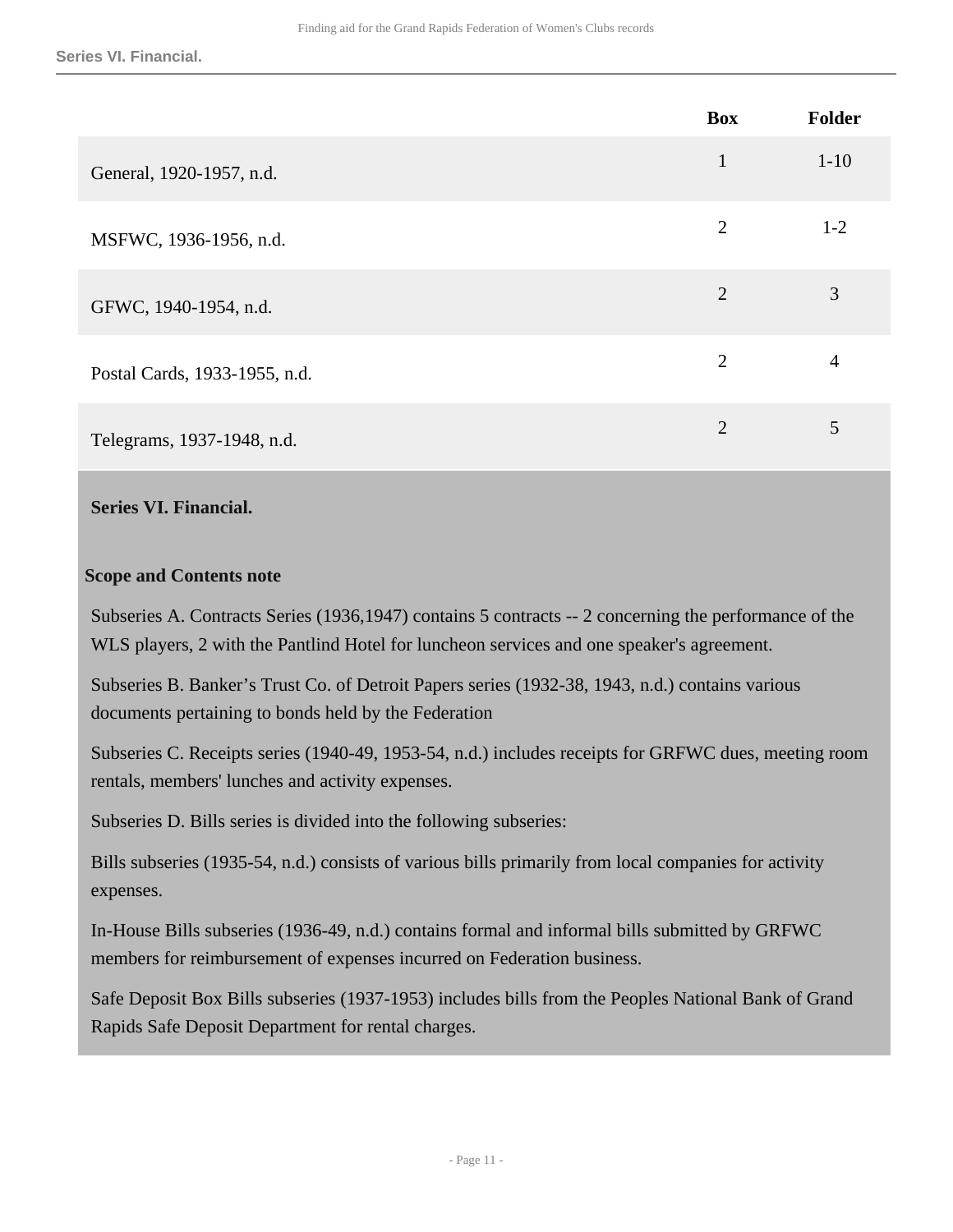Subseries E. Statements of Account series is divided into the following subseries, General Statements, Morton Hotel Statements and Pantlind Hotel Statements.

General Statements subseries (1935-1954, n.d.) consists of monthly statements from companies with which the GRFWC had accounts.

Morton Hotel Statements subseries (1940-42, 1949) contains the statements from the Morton Hotel to the GRFWC.

Pantlind Hotel Statement subseries (1935-38, 1947-48) contains statements to the GRFWC from the Pantlind Hotel.

Subseries F. Vouchers series (1948-49, n.d.) includes informal vouchers submitted for reimbursement of various GRFWC expenses.

Subseries G. Bank Statements with Checks series (1936, 1940-42, 1947-48, 1954) consists of monthly bank statements and the canceled checks of the GRFWC's account. Two statements have corresponding receipts attached.

Subseries H. Check Stubs series (1952-54) contains complete book of the GRFWC's check stubs.

Subseries I. Drafts series (1937-1942, 1944-48, 1953-54) contains orders on the treasurer for payment of various GRFWC expenses.

Subseries J. Savings Accounts Records series (1936-194o) includes a bank book for the GRFWC General Fund; deposit tickets and withdrawal slips for the General Fund; and deposit tickets and withdrawal slips for the Bernice Sirrine Scholarship Account of the GRFWC.

Subseries K. Financial Reports series(1931-1951, n.d.) contains official reports submitted by GRFWC members outlining expenses from various Federation projects, activities and daily proceedings. The Treasurer's Annual Reports are also included.

Subseries L. Ledgers series (1922-1933, 1948, n.d.) consists of 3 ledgers, A general ledger including the years from 1922 to 1933; a ledger reflecting unidentified ticket sales during the year 1948; and an undated, unidentified ledger.

Subseries L. Miscellaneous Financial series (1935, 1947, n.d.) includes a report from the Michigan Trust Co. concerning the Stuyvesant Apt. Bonds; a uniform straight bill of lading from the Pere Marquette Railway Co.; a dry cleaning tally card; a journal order; and a check stub.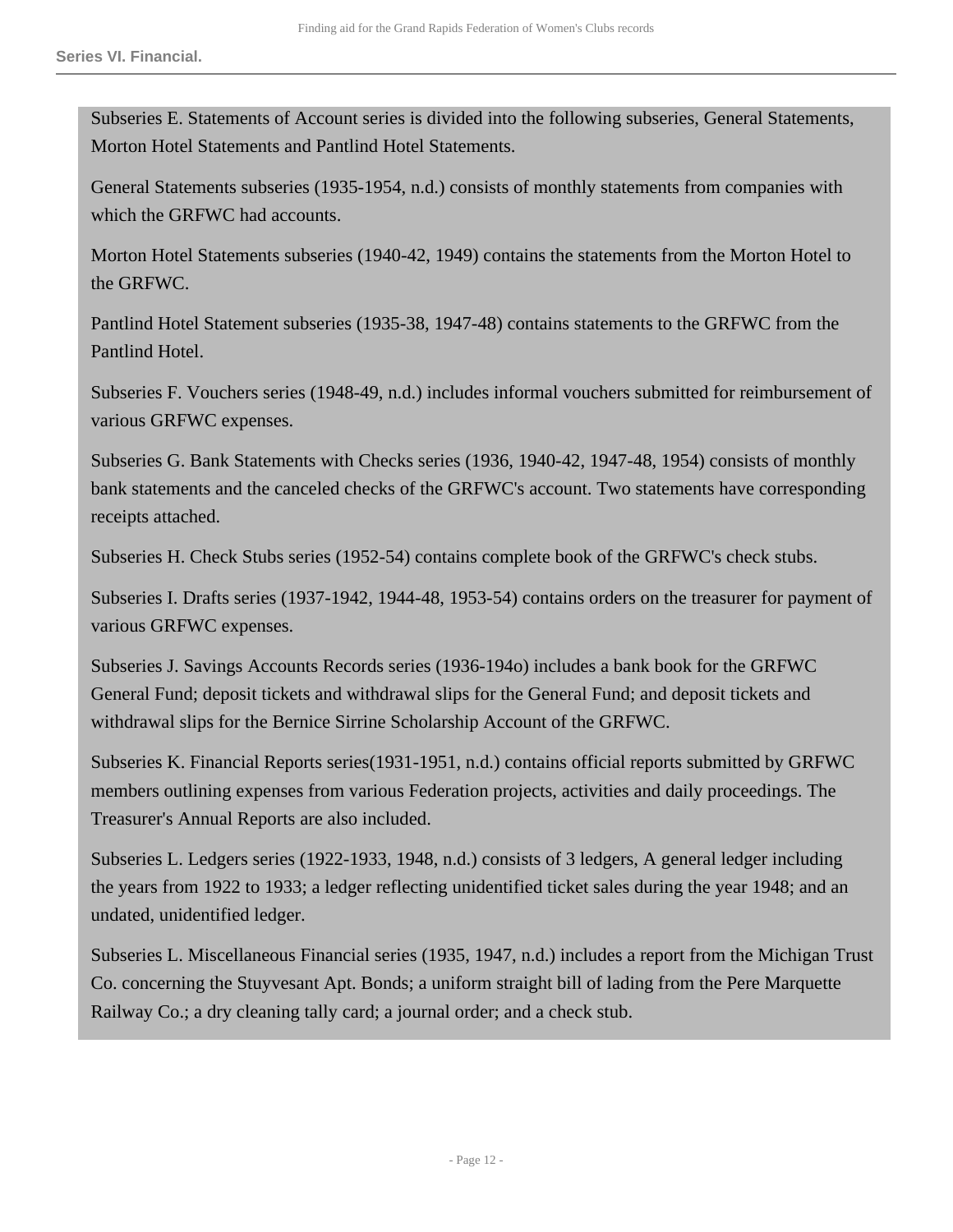**Contracts, 1936, 1947.**

| "Every Inch A Lady" Raffle series (1948) contains all the papers and records of a GRFWC's raffle. |                |                |
|---------------------------------------------------------------------------------------------------|----------------|----------------|
| Contracts, 1936, 1947.                                                                            | <b>Box</b>     | Folder         |
|                                                                                                   | $\overline{3}$ | 5              |
| Bankers Trust Co. of Detroit, 1932-8, 1943, n.d.                                                  | <b>Box</b>     | Folder         |
|                                                                                                   | $\overline{3}$ | $\overline{7}$ |
| Receipts. 1935-49, 1953-1954, n.d.                                                                | <b>Box</b>     | Folder         |
|                                                                                                   | $\overline{4}$ | $3-4$          |
| <b>Bills</b>                                                                                      |                |                |
|                                                                                                   | <b>Box</b>     | <b>Folder</b>  |
| General, 1935-1954, n.d.                                                                          | $\overline{4}$ | 5              |
| In-House, 1936-1949, n.d.                                                                         | $\overline{4}$ | 6              |
| Safe Deposit Box, 1937-1953                                                                       | $\overline{4}$ | $\overline{7}$ |
| <b>Statements</b>                                                                                 |                |                |
|                                                                                                   | <b>Box</b>     | <b>Folder</b>  |
| General, 1935-1954, n.d.                                                                          | $\overline{4}$ | 8              |
| Morton Hotel, 1940-42, 1949.                                                                      | $\overline{4}$ | 9              |
| Pantlind, 1935-1938, 1947-1948.                                                                   | $\overline{4}$ | 10             |
| Vouchers, 1948-1949, n.d.                                                                         | <b>Box</b>     | Folder         |
|                                                                                                   | $\overline{4}$ | 11             |
| Bank Statements with Check, 1936, 1940-2, 1947-8, 1954.                                           | <b>Box</b>     | Folder         |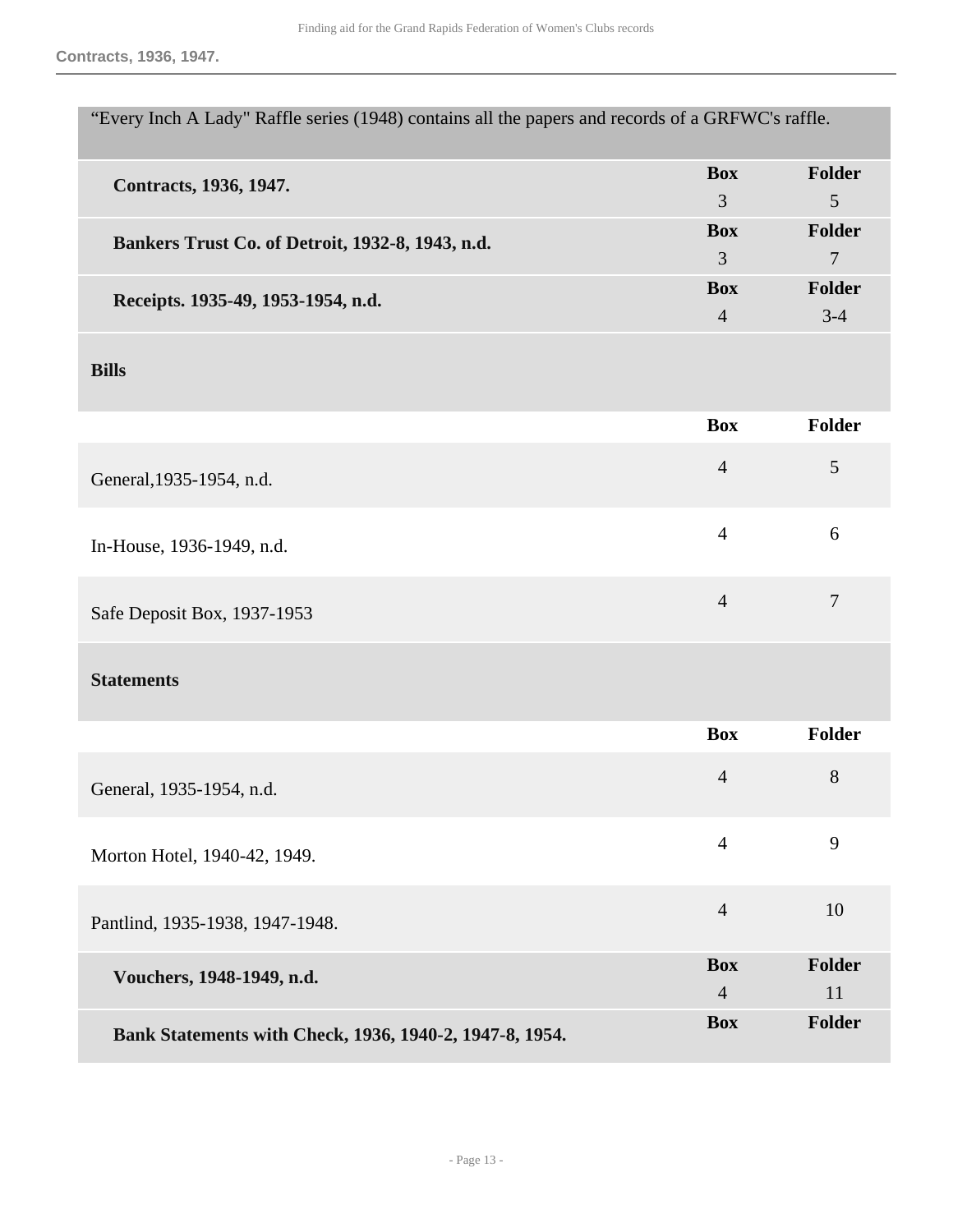**Check Stubs, 1952-4.**

|                                                | $\overline{4}$ | $12 - 13$ |
|------------------------------------------------|----------------|-----------|
| <b>Check Stubs, 1952-4.</b>                    | <b>Box</b>     | Folder    |
|                                                | $\overline{4}$ | 14        |
| Drafts, 1937-42, 1944-8, 1953-4.               | <b>Box</b>     | Folder    |
|                                                | 5              | $1 - 4$   |
| Savings Account Records, 1936-1940.            | <b>Box</b>     | Folder    |
|                                                | 5              | 5         |
| <b>Financial Reports, 1931-1951, n.d.0</b>     | <b>Box</b>     | Folder    |
|                                                | 5              | 6         |
| Ledgers, 1922-1933, 1948, n.d.                 | <b>Box</b>     | Folder    |
|                                                | 5              | 7         |
| Financial Miscellaneous, 1935, 1947, n.d.      | <b>Box</b>     | Folder    |
|                                                | 5              | 8         |
| <b>Every Inch a Lady Raffle Records, 1948.</b> | <b>Box</b>     | Folder    |
|                                                | 5              | 9         |

#### <span id="page-13-0"></span>**Series VII. Reports**

#### **Scope and Contents note**

Divided into the following subseries:

Annual Reports (1923-1951, 1955-56) are formal reports on the activities of the Federation's officers, departments, committees and affiliated clubs. These reports, once in binders, are divided by club years, i.e. 1925-26, 1926-27, etc.

46th Annual Convention Reports (1940) are a bound group of papers concerning the 46th Annual Convention of the MSFWC held in Bay City, Michigan on April 3-6, 1940.

Miscellaneous Reports subseries (n.d.) consists of unspecified papers of varying affiliated clubs and departments. it also includes a complete listing of the Federation's affiliated clubs, their officers, committee chairmen and other pertinent information.

**Box Folder**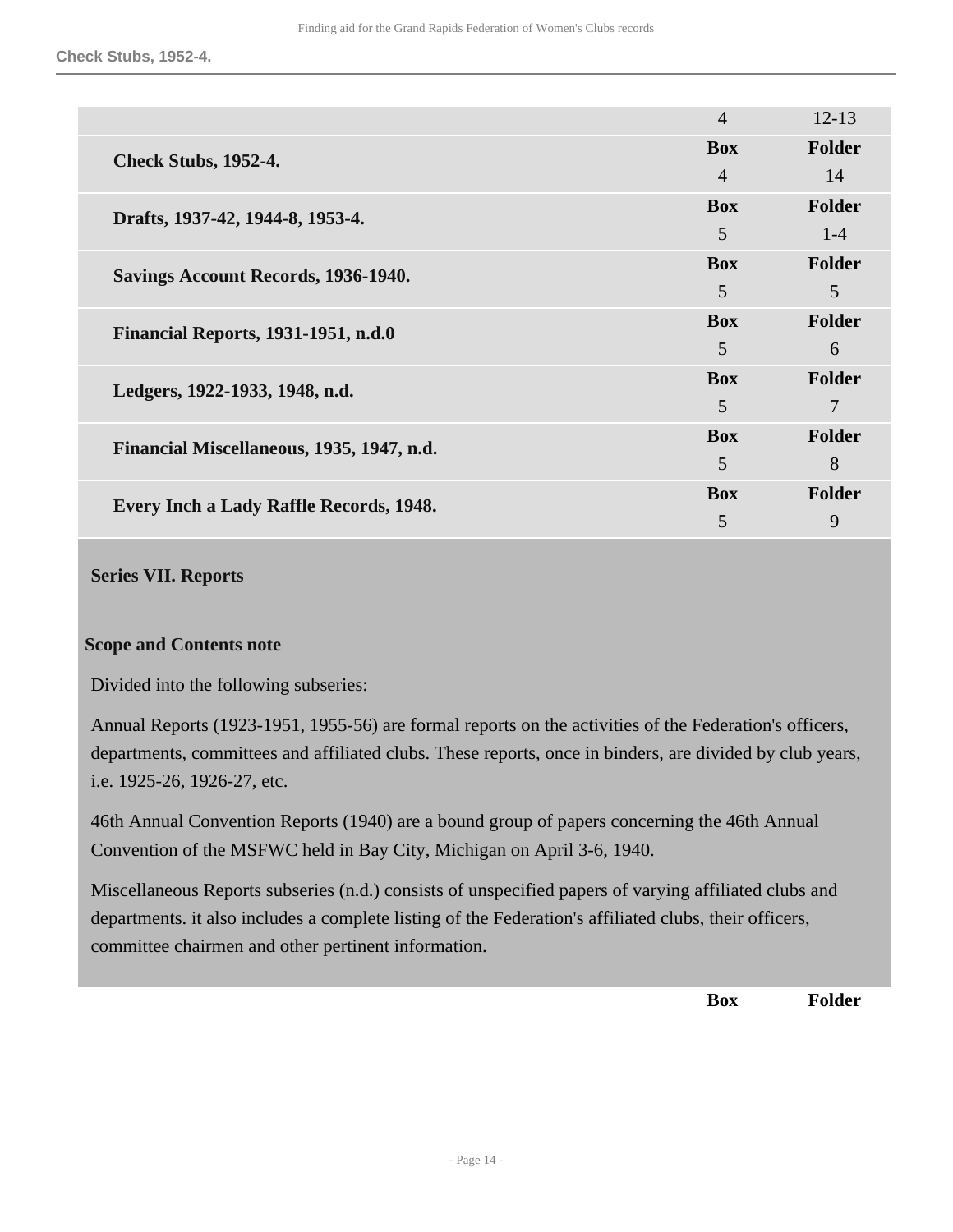| Annual Reports, 1923-1945.            | $\overline{2}$ | $6 - 10$ |
|---------------------------------------|----------------|----------|
| Annual Reports, 1947-1951, 1955-1956. | 3              | $1-2$    |
| Annual Convention, 1940.              | 3              | 3        |
| Miscellaneous, n.d.                   | 3              | 4        |

#### <span id="page-14-0"></span>**Series VIII. Publications**

#### **Scope and Contents note**

Subseries A. Yearbook series is divided into the following subseries, GRFWC, Affiliated Clubs and MSFWC.

GRFWC Yearbooks subseries (1896-1950, 1952-56) includes the GRFWC's yearbooks that contain all information pertinent to the Federation such as club directory, officers, the year's schedule, affiliated clubs, treasurer's report and constitution.

Affiliated Clubs Yearbooks subseries (1930-1956) includes yearbooks similar to those of the GRFWC from its various associated clubs. A substantial portion of this subseries contains the Grand Rapids Woman's Club's yearbooks (1901-1954, incomplete). Additional yearbooks for Literary Clubs are housed in Coll. 275, the GRPL Ladies Literary Club Collection.

MSFWC Yearbooks subseries (1944-45) contains the Golden Jubilee issue of the MSFWC's yearbook. Series VIII. Publications, cont. Subseries B. Newsletters series is divided into the following subseries, GRFWC, West Central District, MSFWC, GFWC, and Miscellaneous.

GRFWC Newsletters subseries (1949, 1950) consists of one issue each of the Federation Broadcast and Clubwoman, which contain announcements of club activities.

West Central District Newsletters subseries (1941, 1942, n.d.) includes 3 general newsletters of the West Central District of the MSFWC.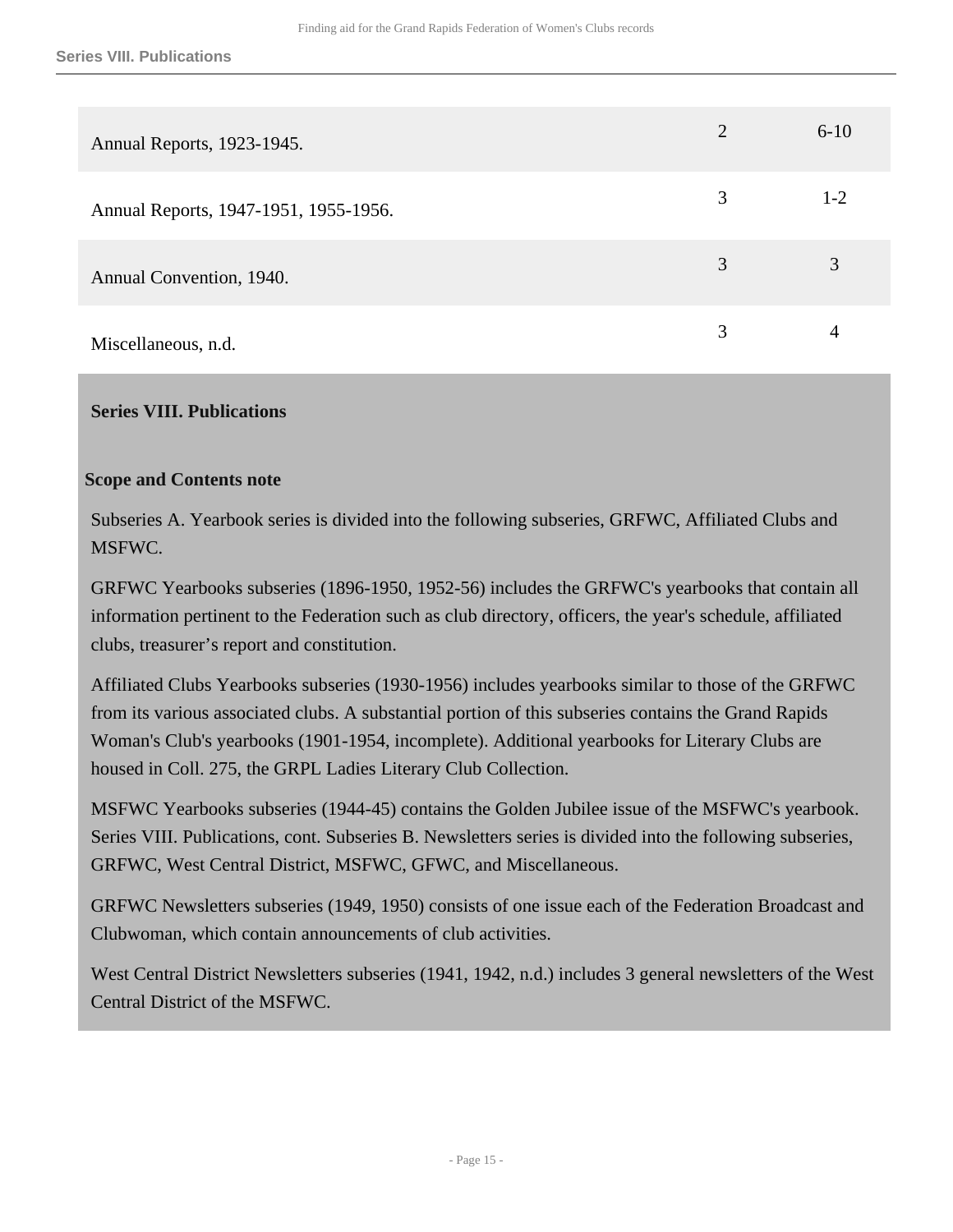MSFWC Newsletters subseries (1937-1955, n.d.) contains 10 issues of The Bulletin and 3 other miscellaneous newsletters from the M F@WC.

GFWC Newsletters subseries (1940-44) includes 1 issue of the General Federation Clubwoman, 4 bulletins and 1 other newsletter.

Miscellaneous Newsletters subseries (1933-1957) consists of newsletters from various organizations and institutions concerned with social improvement. It also includes 2 Bulletin of the Pan

Subseries C. Other Publications series is divided into the following subseries: Safety Publications, Americanism Campaign Publications, The Maryland Clubwoman and Song sheets.

Safety Publications (1941-42) contains, 2 issues of the GRFWC's Public Welfare Department publications; 2 issues of The Safety Beacon from the West Central District; and 3 issues of The Safety Siren published by the MSFWC's Applied Education Department, Division of Safety. These publications provide information on topics such as preventing household accidents, safe toys for children, and the proper actions to take during an air raid.

Americanism Publications (ca. 1952) contains 3 issues of a series published by the GFWC which was directed against Communism. The individual titles are, "Subversive Organizations," "Twenty Questions - Communism and Labor" and "Twenty Questions - Communism and Religion."

Maryland Clubwoman (1940) consists of 1 issue of The Maryland Clubwoman, Oct. - Nov. 1940, official publication of the Maryland Federation of Women's Clubs.

Song Sheets (n.d.) contains 4 miscellaneous song sheets -- 1 each from the MSFWC and GFWC; 1 song dedicated to the founders of Grand Rapids, written by Stella Richmond Hill and adopted by the Kent Co. Federation of Women's Clubs; and 1 general song sheet. Series VIII. Publications, cont.

Subseries D. Press Releases series (1936, 1939-1947, n.d.) is divided into the following subseries, GRFWC, Kent Co. Federation, West Central District, MSFWC, GFWC and Misc. Each subseries primarily contains press releases submitted to newspapers announcing activities which correspond to the subseries' title. The Misc. subseries also contains a series of radio spots.

Subseries E. Clippings series (1932-1950, n.d.) is divided into the following subseries, General, West Central District, MSFWC, GFWC, and Nursing clippings. Each subseries contains newspaper clippings and some magazine clippings related to its title.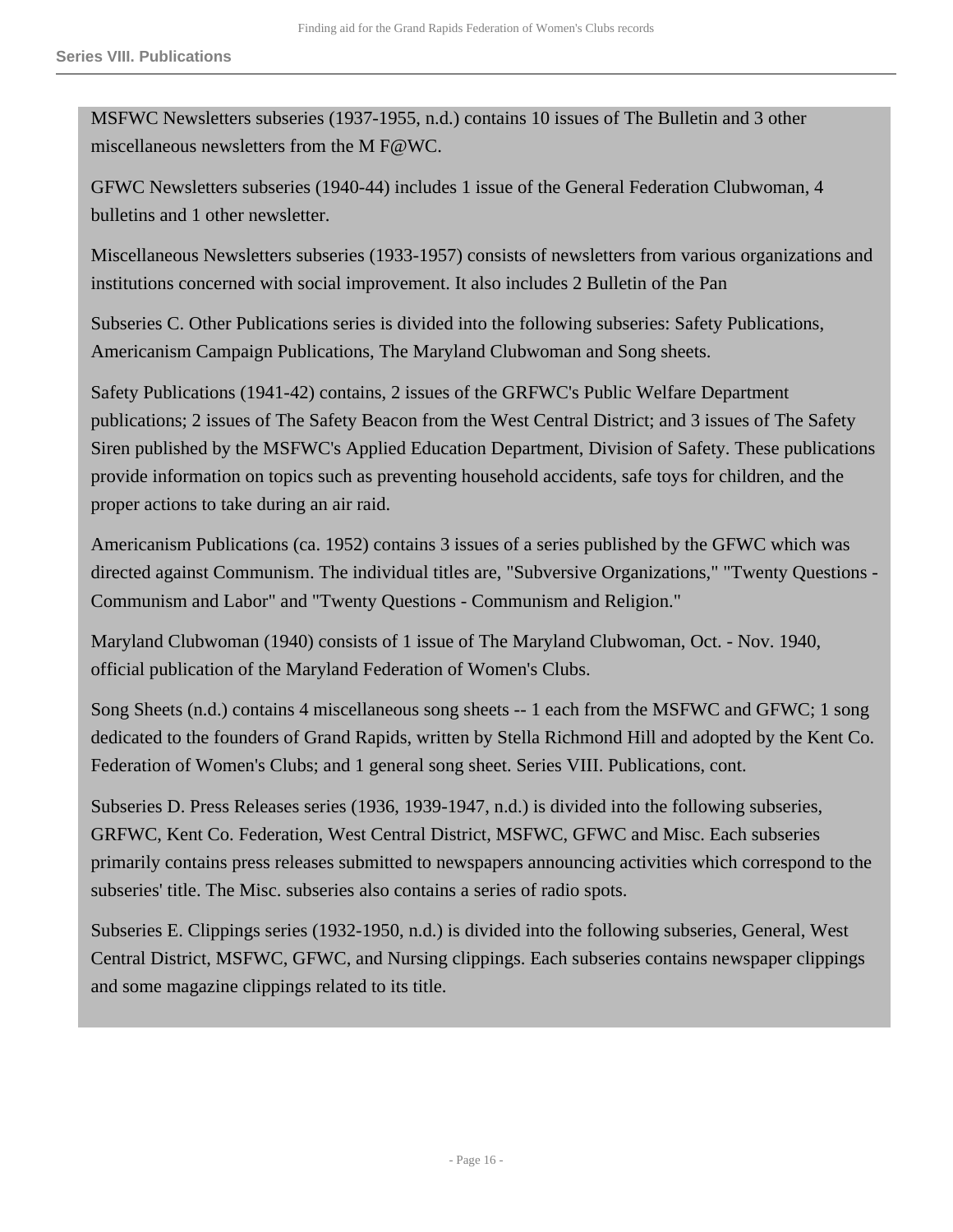| <b>Subseries A. Yearbooks</b>                                                   |            |               |
|---------------------------------------------------------------------------------|------------|---------------|
| <b>General Federation of Women's Clubs. Michigan.</b>                           |            |               |
|                                                                                 |            | <b>Box</b>    |
| 1988-1990. Yesterday, Today, Tomorrow. (2005.060B)                              |            | 17            |
| Grand Rapids City Federation of Women's Literary Clubs (Organized Dec. 2, 1896) |            |               |
|                                                                                 | <b>Box</b> | <b>Folder</b> |
| 1896/97                                                                         | 9          | 1             |
| 1899                                                                            | 9          | 1             |

**City Federation of Women's Literary Clubs (cover)/ Grand Rapids City, Federation of Women's Clubs (title page)** 

|                            | <b>Box</b> | <b>Folder</b> |
|----------------------------|------------|---------------|
| 1900/1901                  | Q          |               |
| 1900/1901 c. 2 (2005.006B) | Q          |               |

|                       | <b>Box</b> | <b>Folder</b> |
|-----------------------|------------|---------------|
| 1901/1902 (2005.060B) |            |               |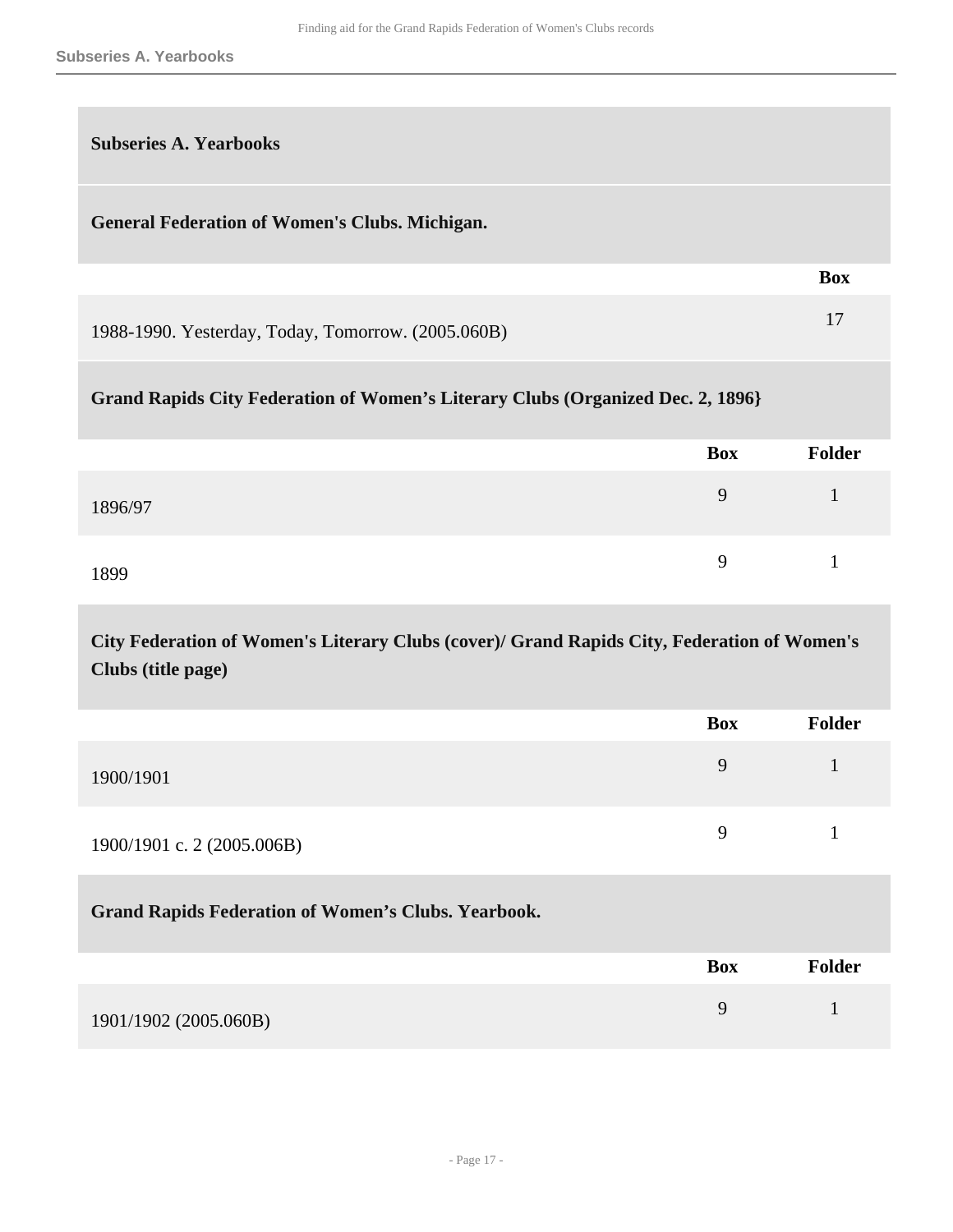| 1903/04                  | 9            | $\overline{2}$ |
|--------------------------|--------------|----------------|
| 1904/05                  | 9            | $\sqrt{2}$     |
| 1904/05 c. 2 (2005.060B) | $\mathbf{9}$ | $2.5$          |
| 1905/06                  | 9            | $\overline{2}$ |
| 1906/07                  | $\mathbf{9}$ | $\overline{2}$ |
| 1907/08                  | 9            | $\overline{3}$ |
| 1908/09                  | $\mathbf{9}$ | $\mathfrak{Z}$ |
| 1909/1910 (2005.060B)    | 9            | $\mathfrak{Z}$ |
| 1910/11                  | 9            | $\overline{3}$ |
| 1911/12                  | 9            | $\overline{3}$ |
| 1912/13                  | 9            | $\overline{4}$ |
| 1913/1914 (2005.060B)    | 9            | $\overline{4}$ |
| 1914/15                  | 9            | $\overline{4}$ |
| 1915/16                  | $\mathbf{9}$ | $\overline{4}$ |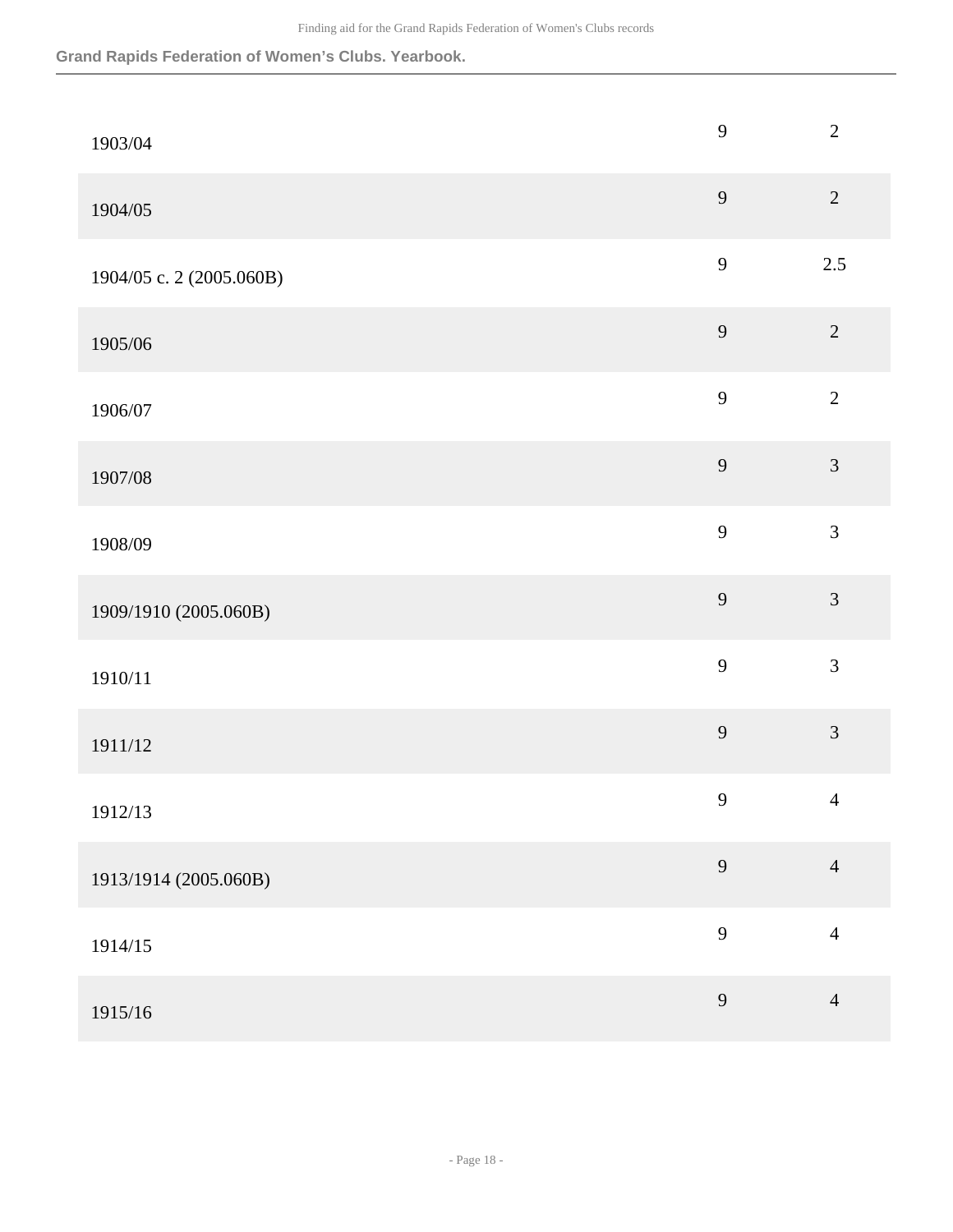| 1916/17               | 9                | $\overline{4}$   |
|-----------------------|------------------|------------------|
| 1917/18               | $\overline{9}$   | $\mathfrak{S}$   |
| 1918/1919 (2005.060B) | 9                | 5                |
| 1919/1920 (2005.060B) | 9                | $\mathfrak{S}$   |
| 1920/21               | 9                | 5                |
| 1921/22               | 9                | 5                |
| 1922/23               | 9                | $\mathfrak{S}$   |
| 1923/24               | 9                | 5                |
| 1924/25               | 9                | $\sqrt{6}$       |
| 1925/26               | 9                | $\sqrt{6}$       |
| 1926/27               | $\boldsymbol{9}$ | $6\,$            |
| 1927/28               | 9                | $\sqrt{6}$       |
| 1928/29               | 9                | $\boldsymbol{7}$ |
| 1929/30               | 9                | $\boldsymbol{7}$ |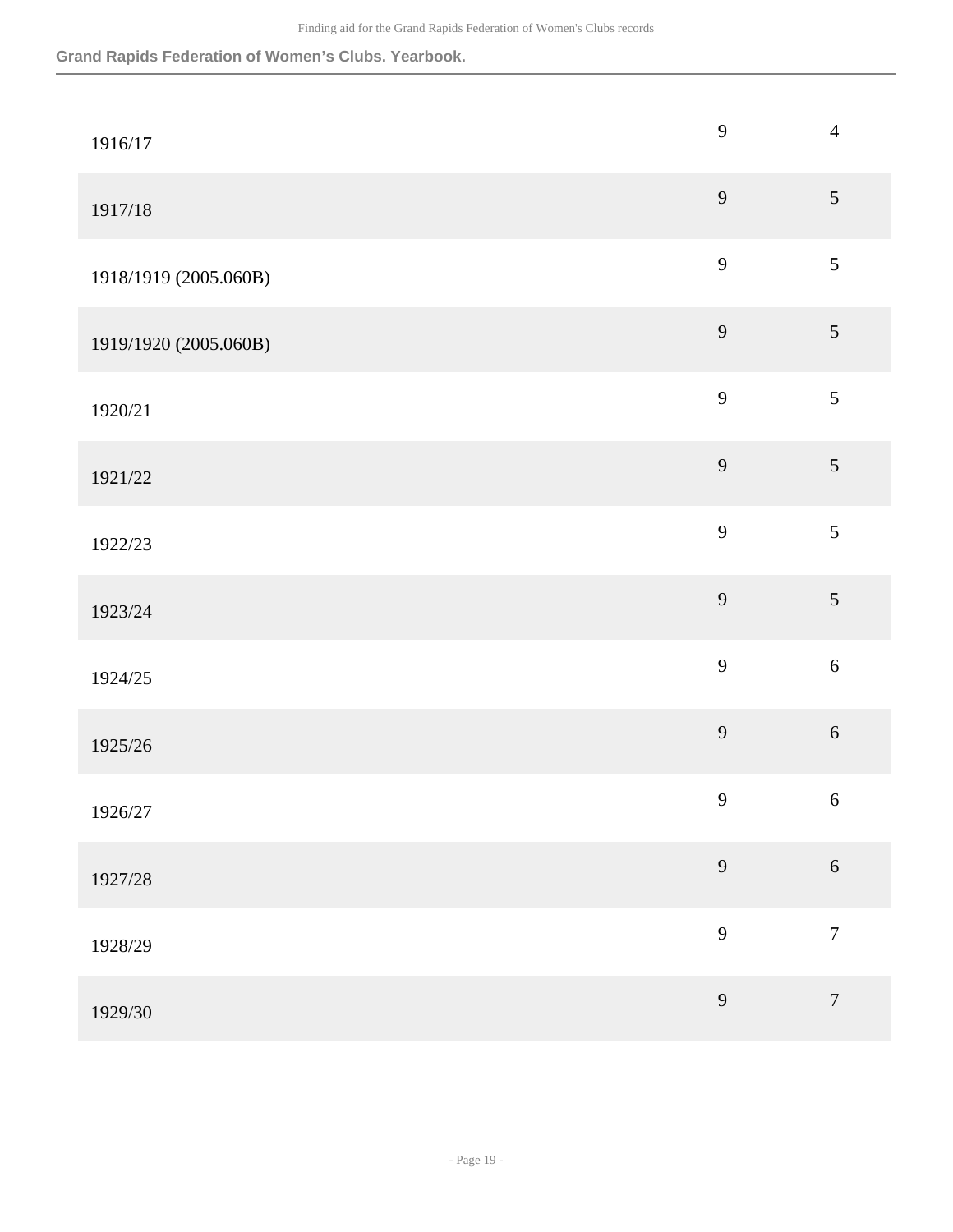| 1930/31 | 9   | $\boldsymbol{7}$ |
|---------|-----|------------------|
| 1931/32 | 9   | $\boldsymbol{7}$ |
| 1932/33 | 9   | $\boldsymbol{7}$ |
| 1933/34 | 9   | $\,8\,$          |
| 1934/35 | 9   | $\,8\,$          |
| 1935/36 | 9   | $\,8\,$          |
| 1936/37 | 9   | $\,8\,$          |
| 1937/38 | 9   | $\,8\,$          |
| 1938/39 | 9.5 | $\mathbf 1$      |
| 1939/40 | 9.5 | $\,1\,$          |
| 1940/41 | 9.5 | $\,1\,$          |
| 1941/42 | 9.5 | $\,1\,$          |
| 1942/43 | 9.5 | $\,1$            |
| 1943/44 | 9.5 | $\sqrt{2}$       |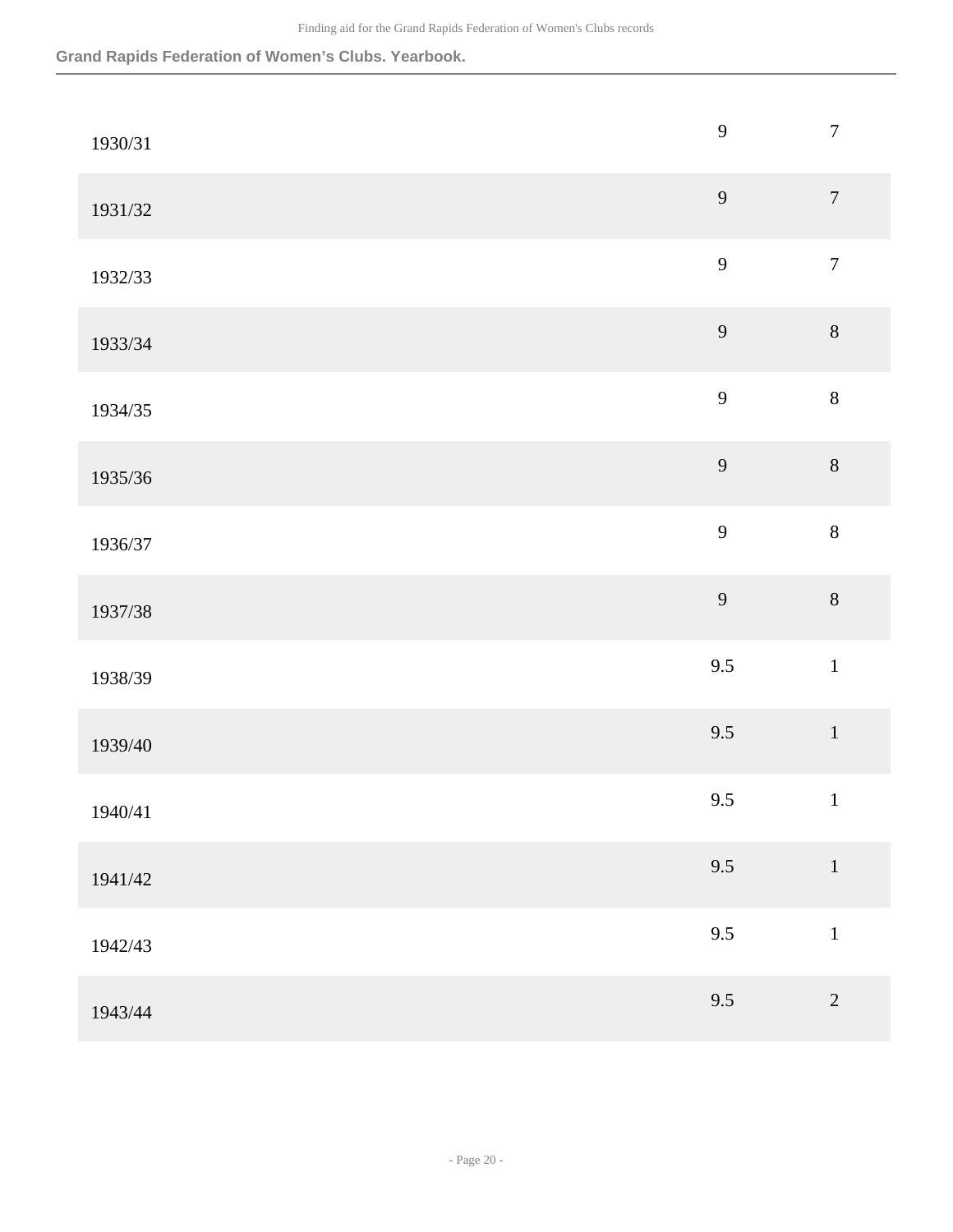| 1944/45 (2 copies)               | 9.5 | $\sqrt{2}$     |
|----------------------------------|-----|----------------|
| 1945/46                          | 9.5 | $\overline{2}$ |
| 1946/47 Golden Anniversary Year. | 9.5 | $\overline{2}$ |
| 1947/48 (2 Copies)               | 9.5 | $\mathfrak{Z}$ |
| 1948/49                          | 9.5 | $\mathfrak{Z}$ |
| 1949/50                          | 9.5 | 3              |
| 1950/1951 (2005.060B)            | 9.5 | $\mathfrak{Z}$ |
| 1952/1952 (2005.060B)            | 9.5 | $\mathfrak{Z}$ |
| 1952/53                          | 9.5 | $\mathfrak{Z}$ |
| 1953/54                          | 9.5 | $\overline{4}$ |
| 1954/55                          | 9.5 | $\overline{4}$ |
| 1955/56                          | 9.5 | $\overline{4}$ |
| 1956/57                          | 9.5 | $\overline{4}$ |
| 1957/1958 (2005.060B)            | 9.5 | $\overline{4}$ |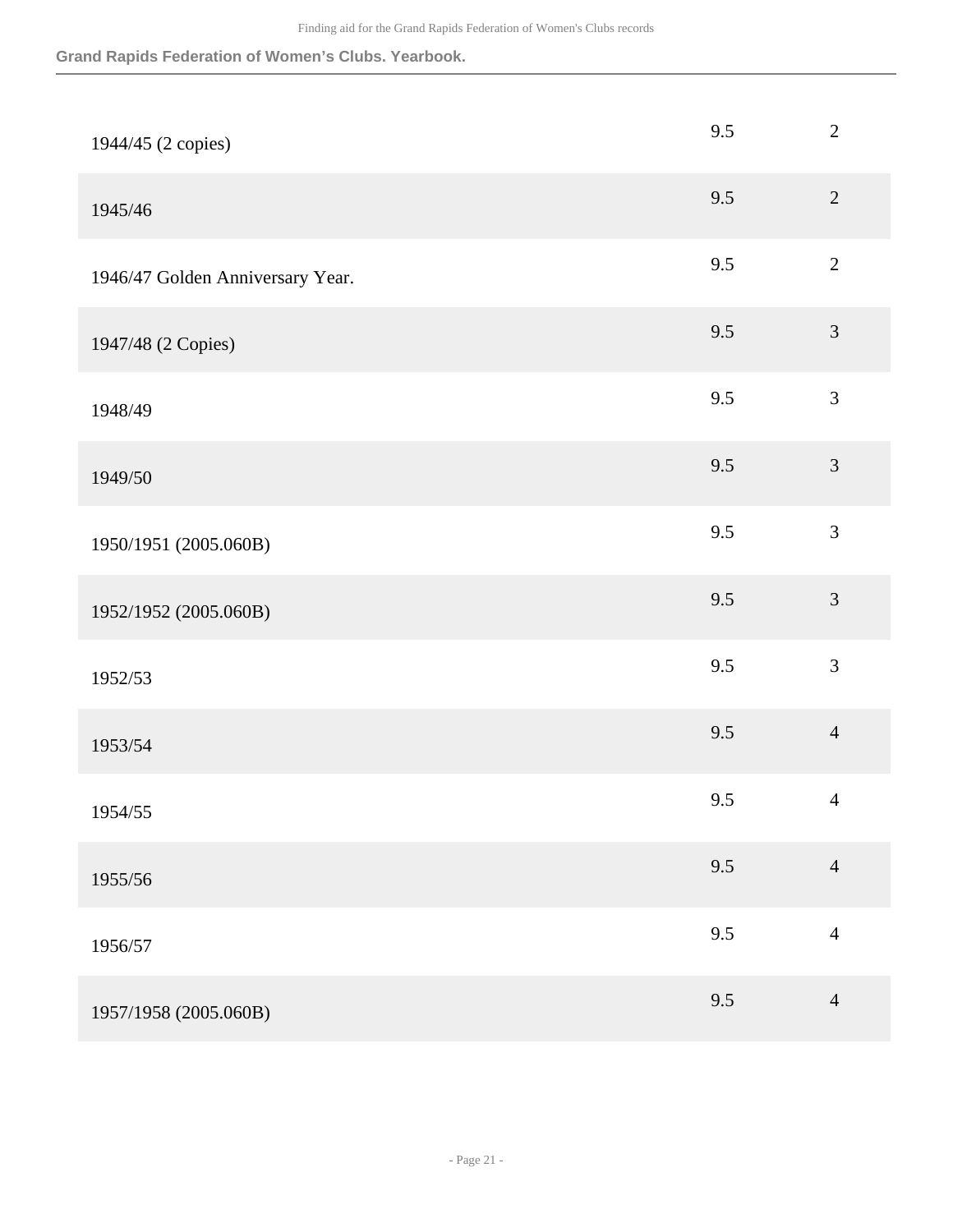| 1958/1959 (2005.060B)                      | 9.5 | $\overline{4}$ |
|--------------------------------------------|-----|----------------|
| 1959/1960 (2005.060B)                      | 9.5 | $\overline{4}$ |
|                                            |     | <b>Box</b>     |
| Unprocessed duplicates from various years. |     | 17             |
| 1964/1965                                  |     | $17\,$         |
| 1965/1966                                  |     | 17             |
| 1967/1968                                  |     | $17\,$         |
| 1968/1969                                  |     | $17\,$         |
| 1969/1970                                  |     | $17\,$         |
| 1971/1972                                  |     | $17\,$         |
| 1972/1973                                  |     | $17\,$         |
| 1973/1974                                  |     | 17             |
| 1974/1975                                  |     | $17\,$         |
| 1975/1976                                  |     | $17\,$         |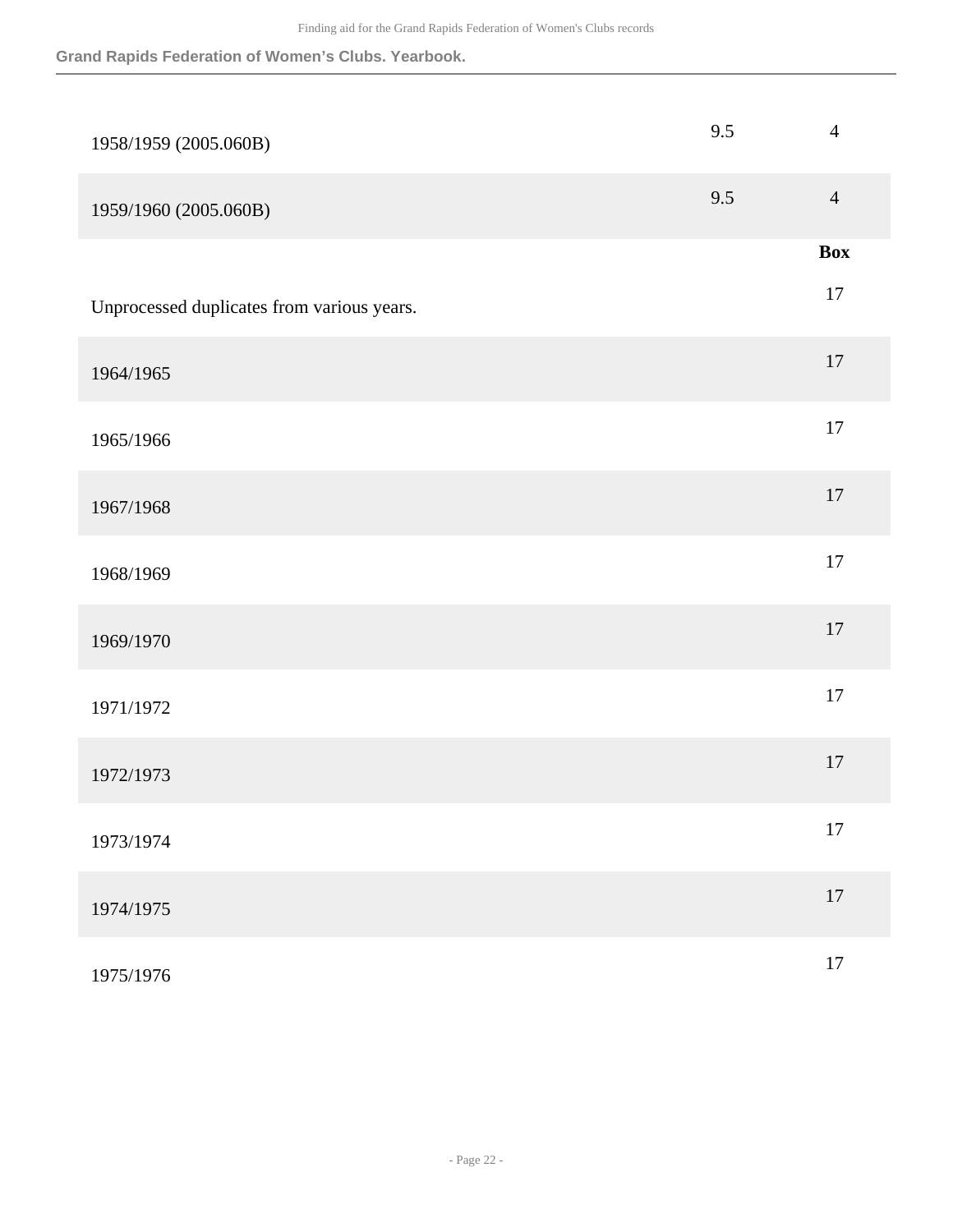| 1976/1977 | $17\,$ |
|-----------|--------|
| 1977/1978 | $17\,$ |
| 1978/1979 | $17\,$ |
| 1979/1980 | $17\,$ |
| 1980/1981 | $17\,$ |
| 1981/1982 | $17\,$ |
| 1982/1983 | $17\,$ |
| 1984/1985 | $17\,$ |
| 1985/1986 | $17\,$ |
| 1986/1987 | $17\,$ |
| 1987/1988 | $17\,$ |
| 1988/1989 | $17\,$ |
| 1989/1990 | $17\,$ |
| 1990/1991 | $17\,$ |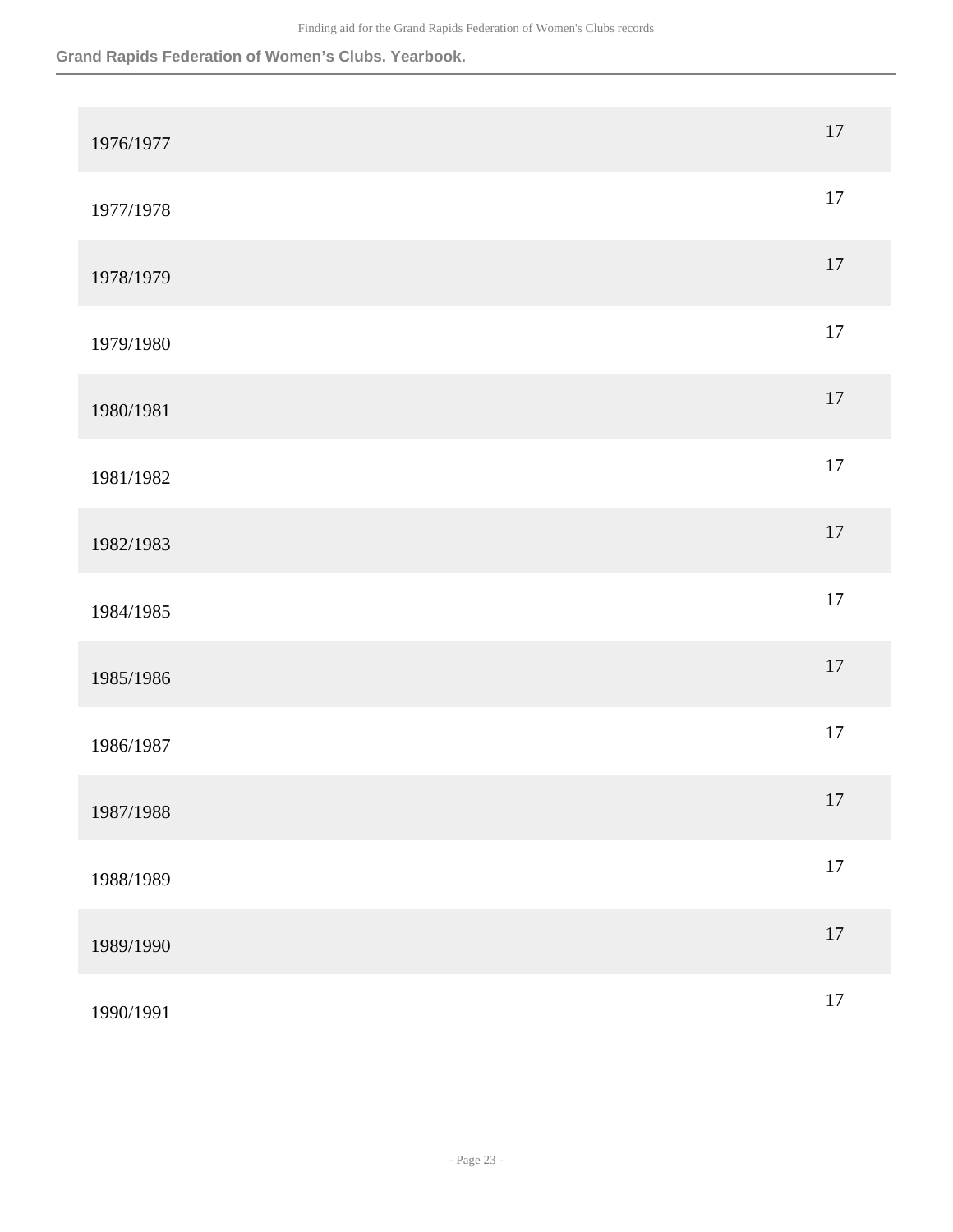## **Grand Rapids Women's Club Yearbooks, 1902-**

| 1991/1992 | 17 |
|-----------|----|
| 1992/1993 | 17 |
| 1993/1994 | 17 |
| 1994/1995 | 17 |
| 1995/1996 | 17 |
| 1996/1997 | 17 |

## **Grand Rapids Women's Club Yearbooks, 1902-**

|                     | <b>Box</b> | <b>Folder</b>  |
|---------------------|------------|----------------|
| 1901/02 ([3673].1)  | 10         | $\mathbf{1}$   |
| 1902/03             | 10         | $\mathbf{1}$   |
| 1903/04             | 10         | $\mathbf{1}$   |
| 1904/05 (P2007.095) | 10         | $\mathbf{1}$   |
| 1905/06 ([3673].4)  | 10         | $\overline{2}$ |
| 1906/07 ([3673].13) | 10         | $\overline{2}$ |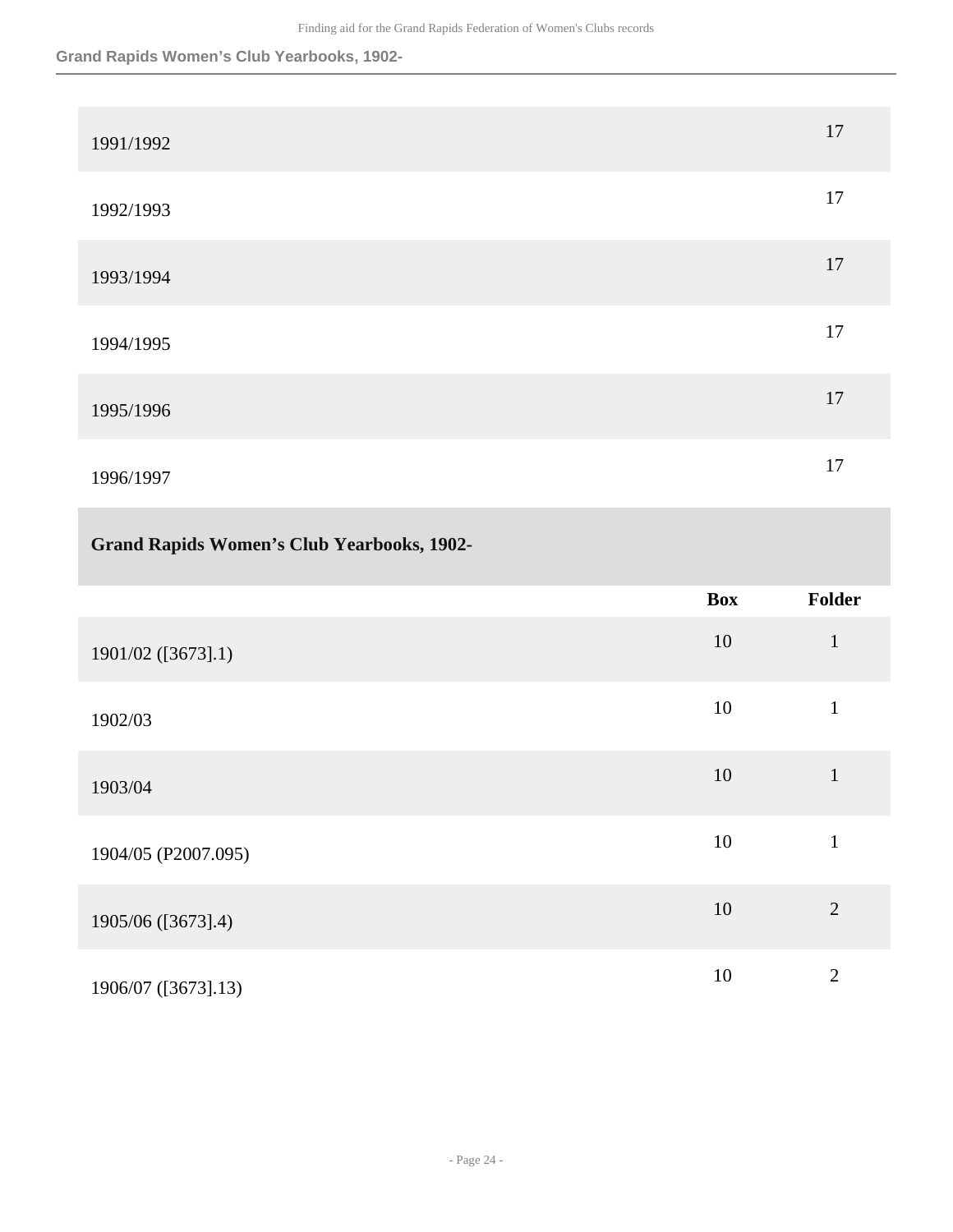### **Grand Rapids Women's Club Yearbooks, 1902-**

| 1907/08 ([3673].14) | $10\,$ | $\sqrt{2}$                  |
|---------------------|--------|-----------------------------|
| 1909/10 ([3673].5)  | $10\,$ | $\sqrt{2}$                  |
| 1910/11 ([3673].6)  | $10\,$ | $\mathfrak{Z}$              |
| 1911/12             | $10\,$ | $\ensuremath{\mathfrak{Z}}$ |
| 1913/14             | $10\,$ | $\mathfrak{Z}$              |
| 1914/15 ([3673].9)  | $10\,$ | 3                           |
| 1916/17 ([3673].10) | $10\,$ | $\overline{4}$              |
| 1917/18             | $10\,$ | $\overline{4}$              |
| 1918/19 ([3673].12) | $10\,$ | $\overline{4}$              |
| 1929/30 ([3673].14) | $10\,$ | $\sqrt{5}$                  |
| 1930/31 Existing    | $10\,$ | $\sqrt{5}$                  |
| 1931/32             | $10\,$ | $\mathfrak{S}$              |
| 1932/33             | $10\,$ | 5                           |
| 1933/34             | $10\,$ | $\mathfrak{S}$              |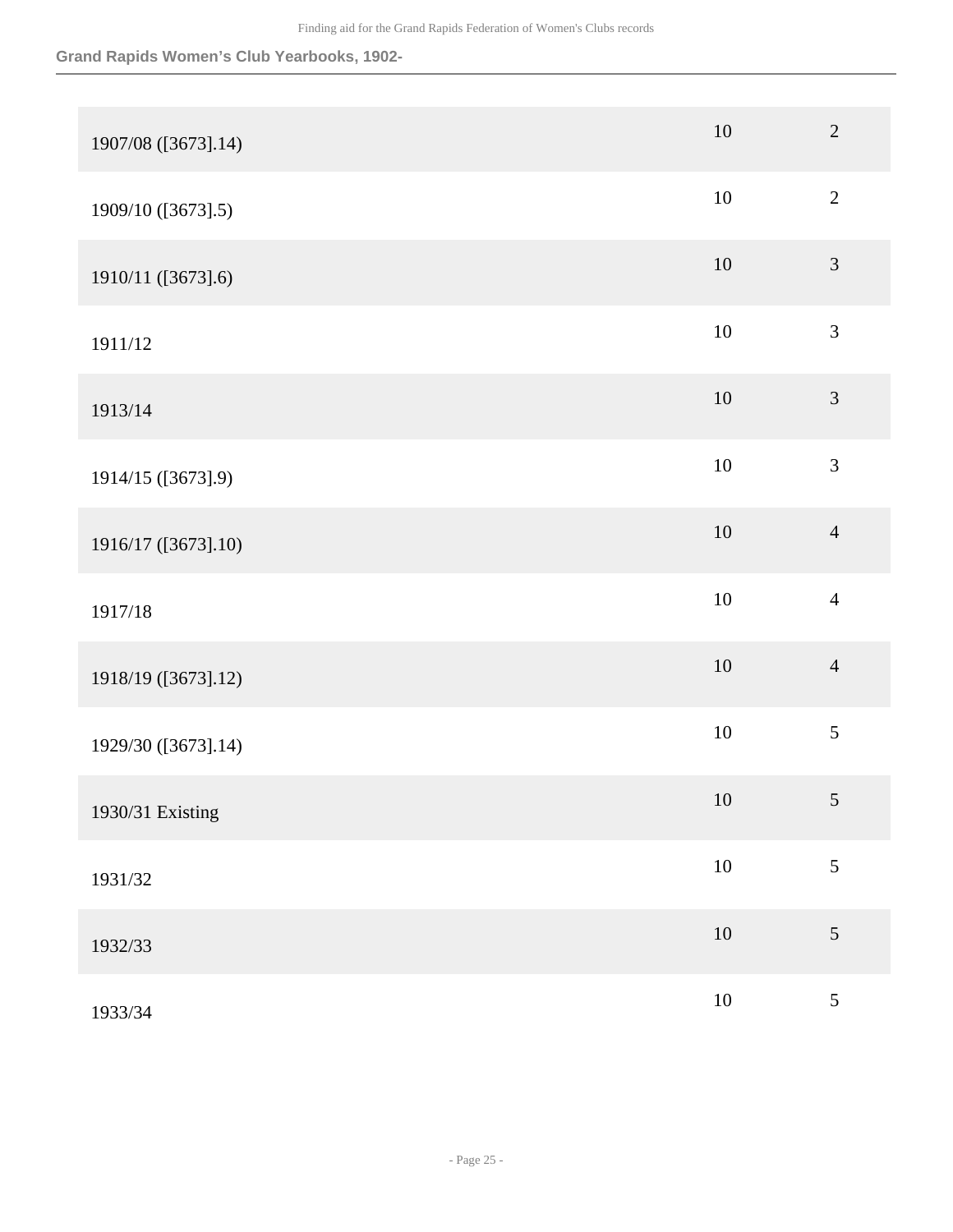### **Grand Rapids Women's Club Yearbooks, 1902-**

| 1934/35 (2 copies) Existing + ([3673].15) | $10\,$   | $\sqrt{5}$       |
|-------------------------------------------|----------|------------------|
| 1935/36 Existing                          | $10\,$   | $6\,$            |
| 1936/37                                   | 10       | $6\,$            |
| 1938/39                                   | $10\,$   | $\sqrt{6}$       |
| 1939/40                                   | $10\,$   | $6\,$            |
| 1940/41 ([3673].16)                       | $10\,$   | $\boldsymbol{7}$ |
| 1941/42 Existing                          | $10\,$   | $\boldsymbol{7}$ |
| 1945/46 Existing                          | 10.5     | $1\,$            |
| 1946/47                                   | 10.5     | $1\,$            |
| 1947/48 ([3673].17)                       | 10.5     | $\,1\,$          |
| 1948/49 ([3673].18)                       | 10.5     | $\mathbf{1}$     |
| 1949/50                                   | $10.5\,$ | $\mathbf 1$      |
| 1950/51 ([3673].19)                       | $10.5\,$ | $\overline{2}$   |
| 1951/52                                   | 10.5     | $\sqrt{2}$       |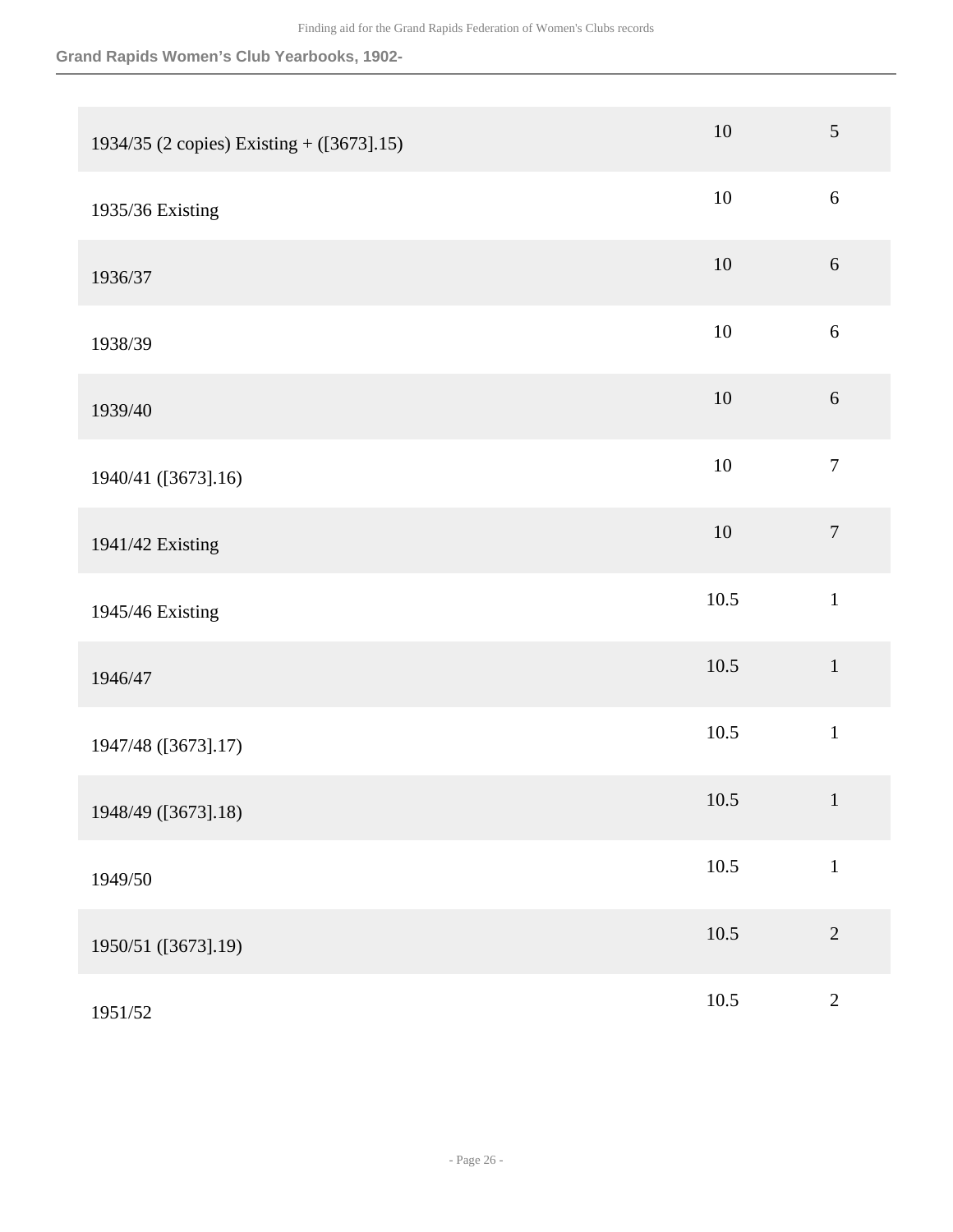#### **Miscellaneous Women's Club Yearbooks**

| 1952/53             | 10.5 | $\overline{2}$ |
|---------------------|------|----------------|
| 1953/54 ([3673].22) | 10.5 | 2              |
| 1954/55 Existing    | 10.5 | $\overline{2}$ |
|                     |      |                |

## **Miscellaneous Women's Club Yearbooks**

#### **Home Literary & South Suburban Women's, 1934-**

|                                 | <b>Box</b>   | <b>Folder</b> |
|---------------------------------|--------------|---------------|
| 1956                            | $\mathbf{L}$ |               |
| Miscellaneous Clubs, 1934-1961. |              |               |

#### **North End Woman's Club, [Items bound together] Formerly MKG374.3.N81**

|                      | <b>Box</b> | Folder |
|----------------------|------------|--------|
| 1896/1897 ([1391].1) | 11         | 2.5    |
| 1897/1898 ([1394].1) | 11         | 2.5    |
| 1898/1899 ([1395].1) | 11         | 2.5    |
| 1899/1900 ([1396].1) | 11         | 2.5    |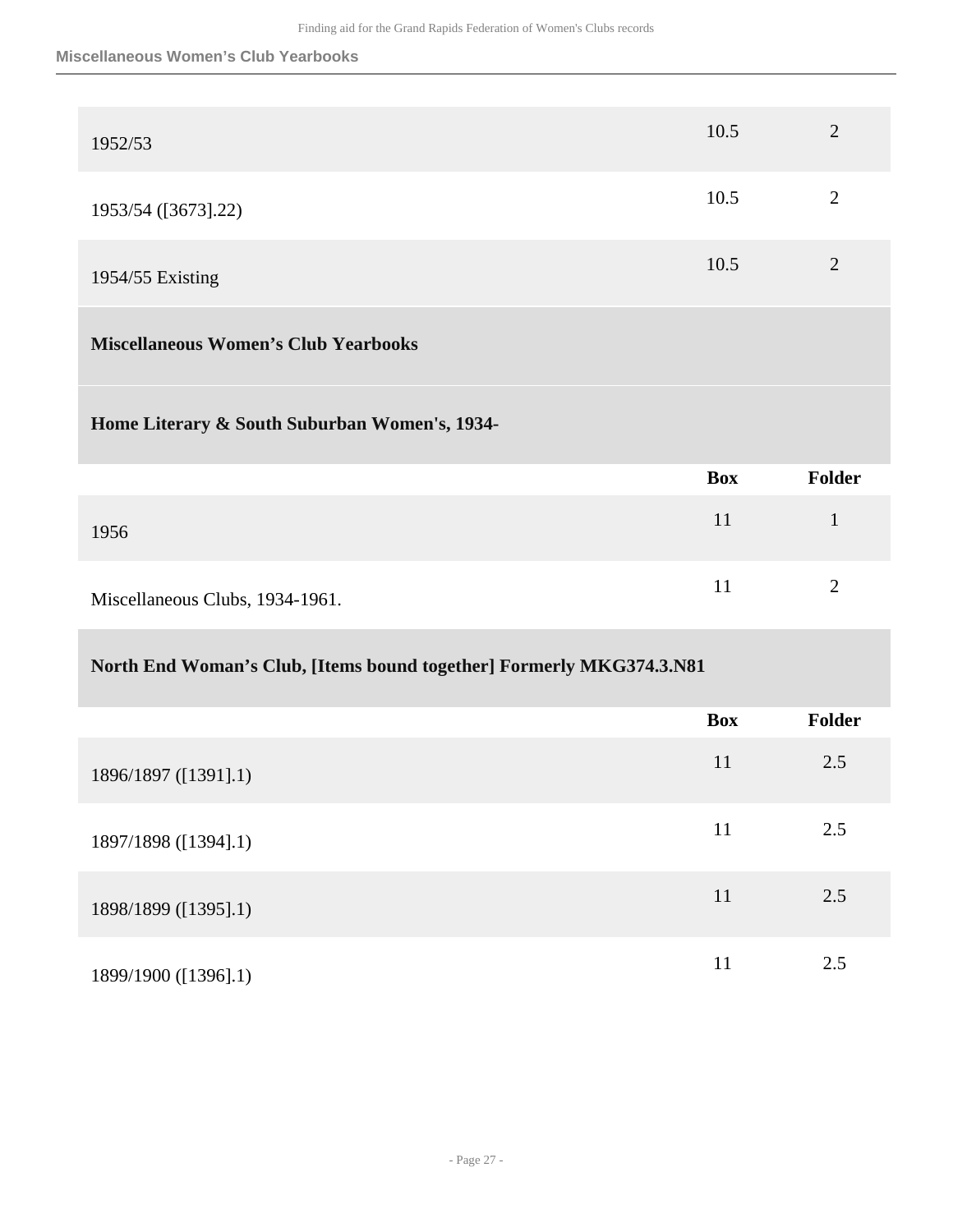| 1900/1901 ([1397].1)          | 11         | 2.5    |
|-------------------------------|------------|--------|
| 1901/1902 ([1398].1)          | 11         | 2.5    |
| 1903-1904 ([2396].1)          | 11         | 2.75   |
| 1904-1905 ([2396].2)          | $11\,$     | 2.75   |
| 1905-1906 ([2396].3)          | 11         | 2.75   |
| 1908-1909 ([2396].4)          | 11         | 2.75   |
| 1909-1910 ([2396].5)          | $11\,$     | 2.75   |
| 1913-1914 ([2396].6)          | $11\,$     | 2.75   |
| 1914-1915 ([2396].7)          | 11         | 2.75   |
| <b>Wednesday Women's Club</b> |            |        |
|                               | <b>Box</b> | Folder |
| 1903-1904 ([2397].1)          | 11         | 2.95   |
| 1904-1905 ([2397].2)          | $11\,$     | 2.95   |
| 1905-1906 ([2397].3)          | $11\,$     | 2.95   |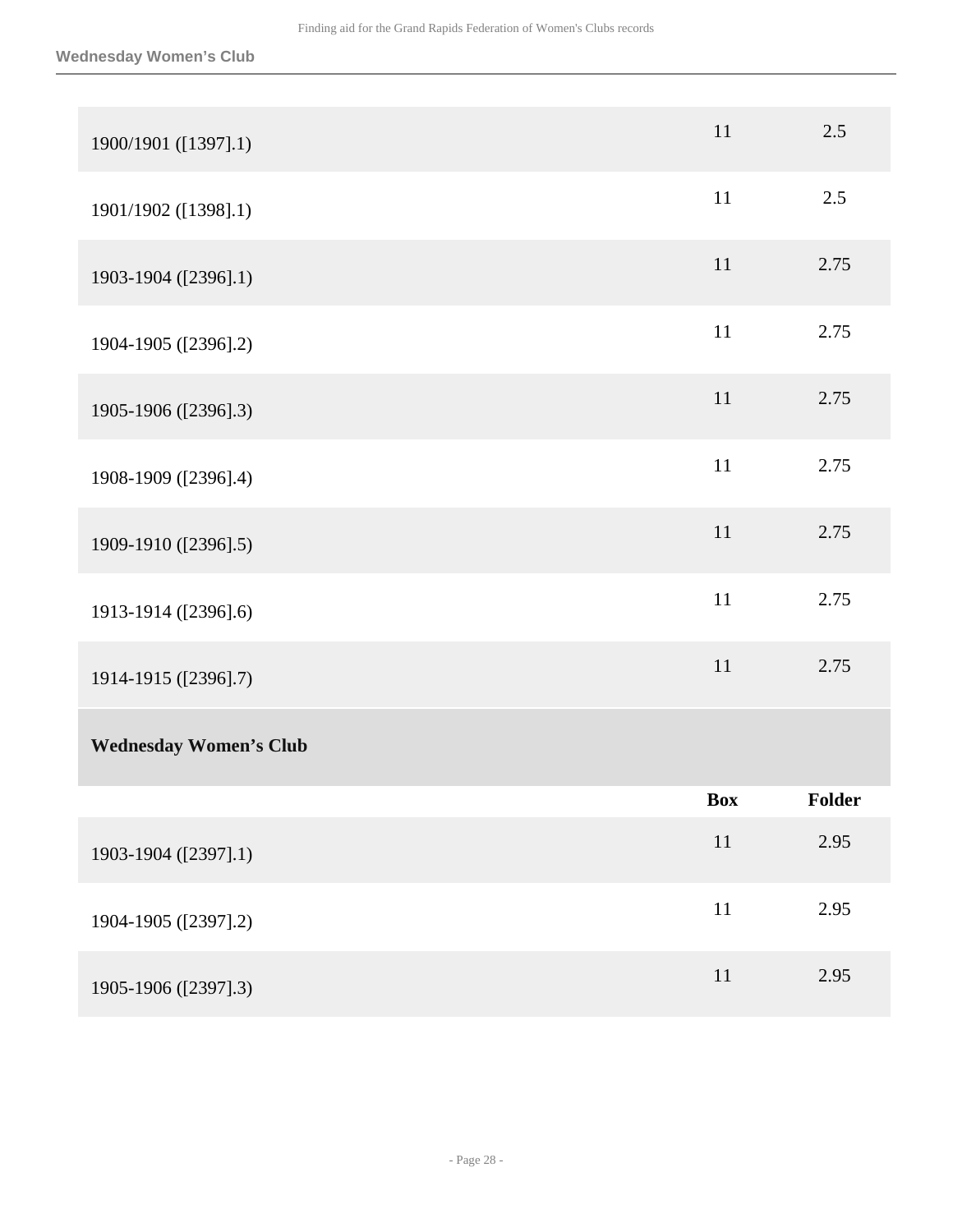| 1906-1907 ([2397].4)          | 11 | 2.95       |
|-------------------------------|----|------------|
| 1907-1908 ([2397].5)          | 11 | 2.95       |
| 1909-1910 ([2397].6)          | 11 | 2.95       |
| 1910-1911 ([2397].7)          | 11 | 2.95       |
| 1912-1913 ([2397].8)          | 11 | 2.95       |
| 1913-1914 ([2397].9)          | 11 | 2.95       |
| 1914-1915 ([2397].10)         | 11 | 2.95       |
| 1915-1916 ([2397].11)         | 11 | 2.95       |
| <b>Creston Literary Club</b>  |    |            |
|                               |    | <b>Box</b> |
| 1973/1974 (2005.006B)         |    | 17         |
| <b>Fairview Literary Club</b> |    |            |
|                               |    | <b>Box</b> |
| 1973/1974 (2005.006B)         |    | 17         |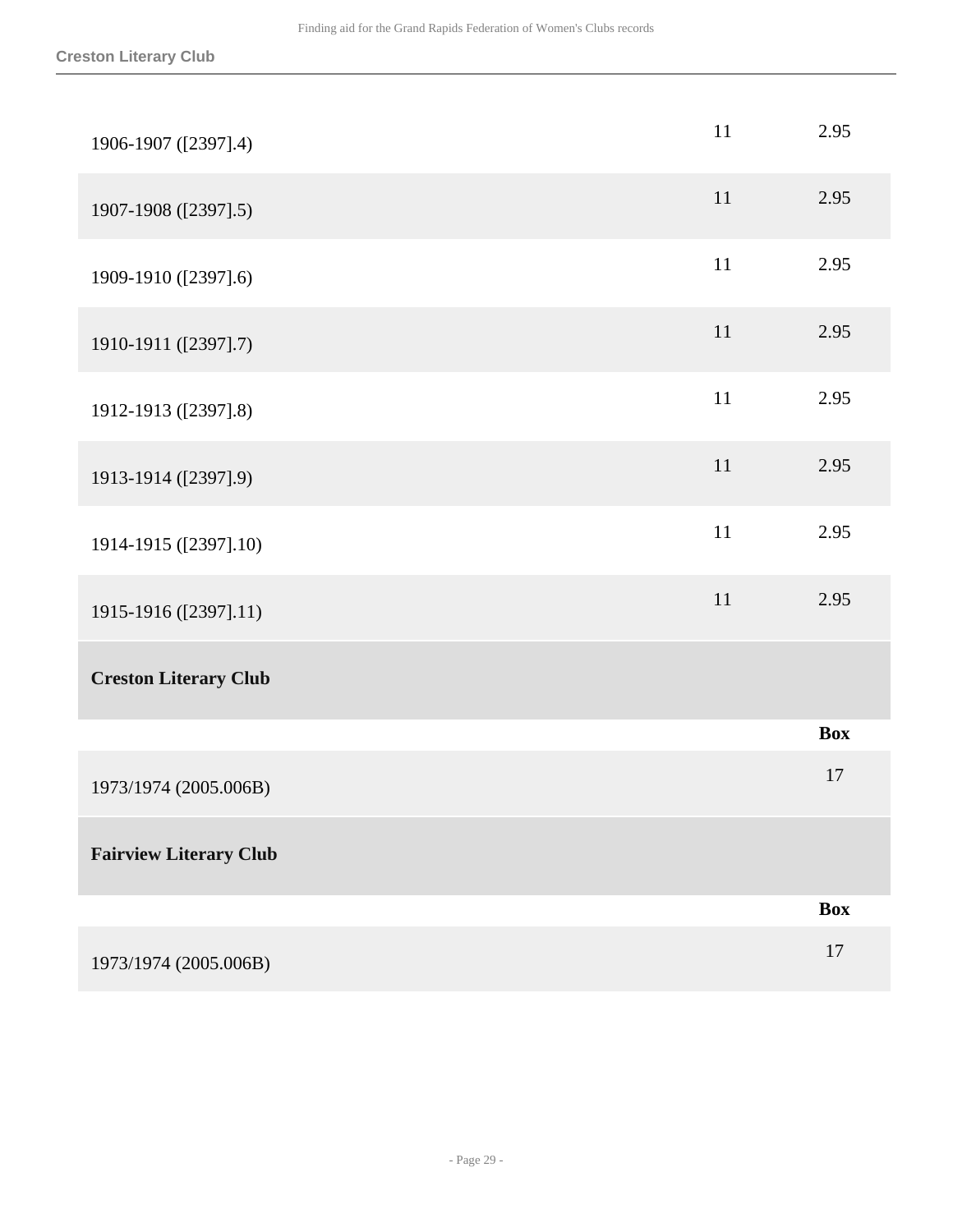| <b>General Culture Club</b>               |            |
|-------------------------------------------|------------|
|                                           | <b>Box</b> |
| 1973/1974 (2005.060B)                     | 17         |
| <b>Park Literary Club (Comstock Park)</b> |            |
|                                           | <b>Box</b> |
| 1973/1974 (2005.006B)                     | 17         |
| Kent County Federation of Women's Clubs.  |            |
|                                           | <b>Box</b> |
| 1941-1942 (2005.060B)                     | 17         |
| 1965-1966 (2005.060B)                     | 17         |

## **Michigan State Federation of Women's Clubs, MSFWC, Yearbooks.**

|           | <b>Box</b> | Folder     |
|-----------|------------|------------|
| 1944-5.   | 11         | 3          |
|           |            | <b>Box</b> |
| 1940/1941 |            | 17         |
| 1941/1942 |            | 17         |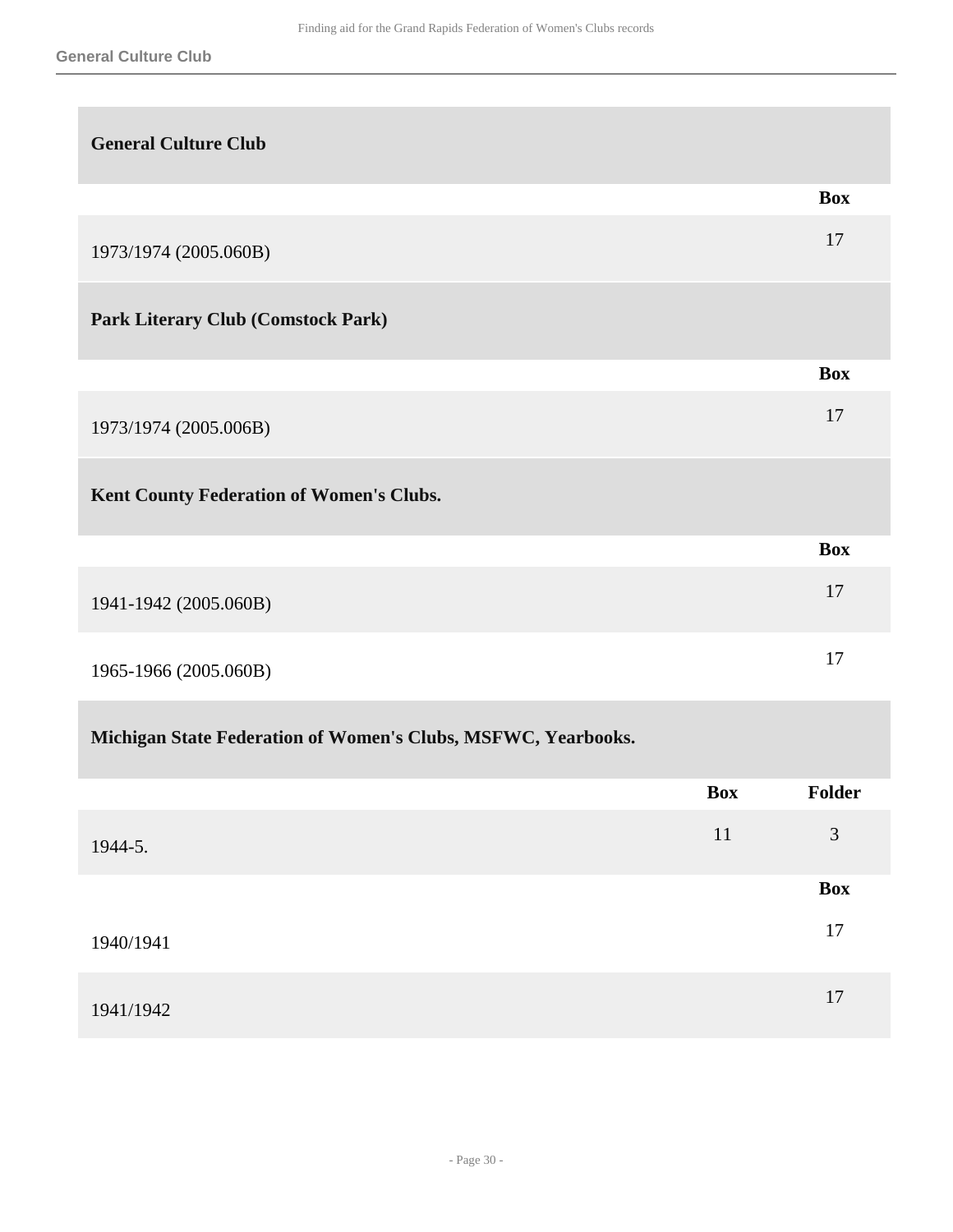| 1943/1944      | 17 |
|----------------|----|
| 1944/1945 c. 2 | 17 |
| 1948/1949      | 17 |
| 1955/1956      | 17 |
| 1957/1958      | 17 |
| 1971/1972      | 17 |
| 1972/1973      | 17 |
|                |    |

## **Subseries B. Newsletters**

|                                         | <b>Box</b> | <b>Folder</b> |
|-----------------------------------------|------------|---------------|
| GRFWC, 1949, 1950.                      | 3          | 8             |
| West Central District, 1941, 1942, n.d. | 3          | 9             |
| MSFWC, 1937-55, n.d.                    | 3          | 10            |
| GFWC, 1940-4.                           | 3          | 11            |
| Miscellaneous, 1933-57.                 | 3          | 12            |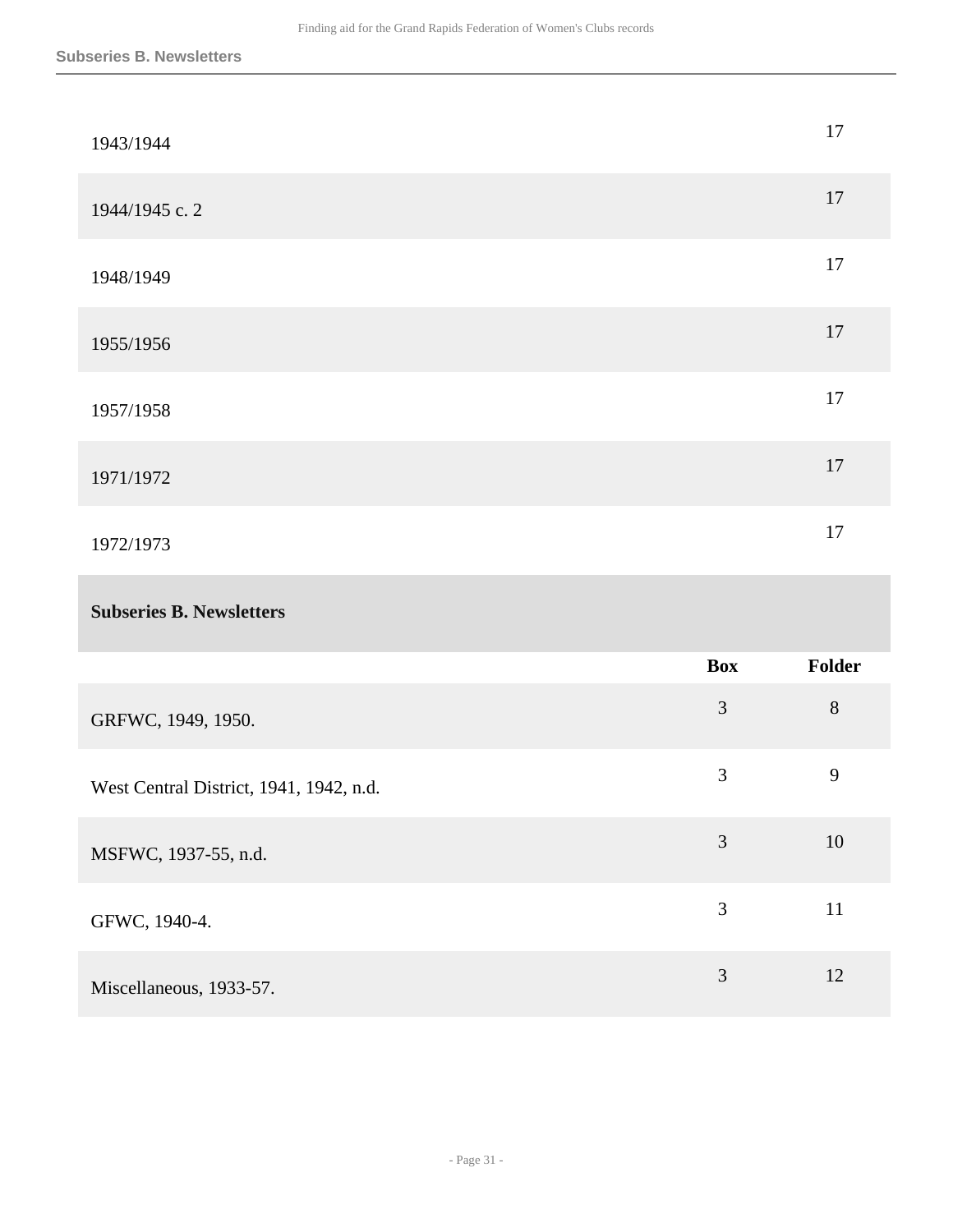| Pan American Union Bulletin, 1940.          | 3              | 13         |
|---------------------------------------------|----------------|------------|
| <b>Subseries C. Other Publications</b>      |                |            |
|                                             | <b>Box</b>     | Folder     |
| Safety Publications, 1941-1942.             | $\mathfrak{Z}$ | 14         |
| Americanism Campaign, ca. 1952.             | 3              | 15         |
| Maryland Clubwoman, Oct-Nov 1940.           | 3              | 16         |
| Song sheets, n.d.                           | 3              | 17         |
|                                             |                | <b>Box</b> |
| General Federal of Women's Clubs. National. |                | 17         |
| <b>Subseries D. Press Releases</b>          |                |            |
|                                             | <b>Box</b>     | Folder     |
| RFWC, 1936, 1945-1947, n.d.                 | 5              | $10 - 11$  |
| Kent Co. Federation, 1945, n.d.             | 5              | 12         |
| West Central District, n.d.                 | $\mathfrak{S}$ | 13         |
| MSFWC, 1945, n.d.                           | 5              | 14         |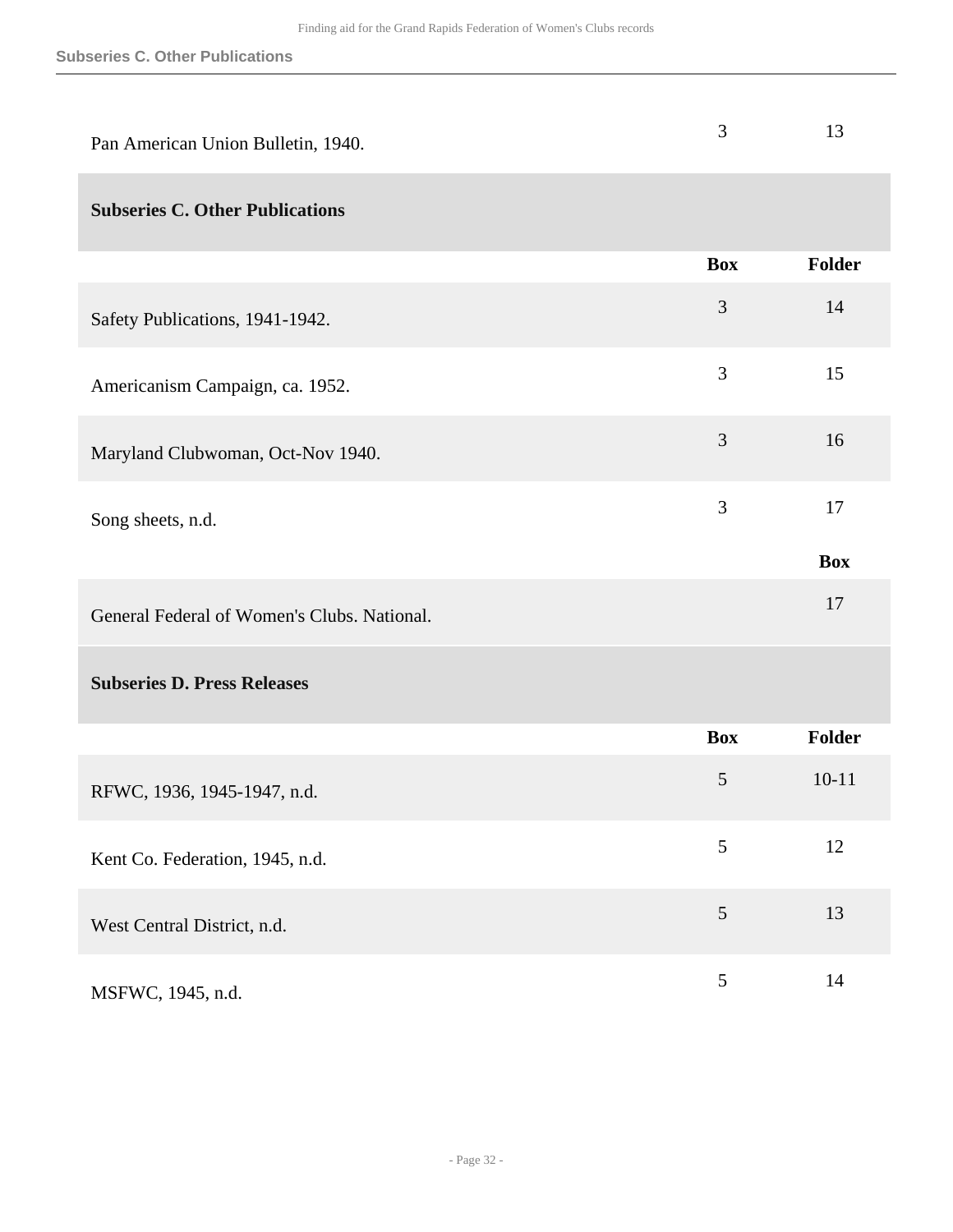| GFWC, 1939-1944, n.d. |  |
|-----------------------|--|
| Miscellaneous, n.d.   |  |

## **Subseries E. Clippings**

|                                   | <b>Box</b> | <b>Folder</b>  |
|-----------------------------------|------------|----------------|
| General, 1932-1950.               | 6          | $3-4$          |
| West Central District, 1935, n.d. | 6          | $\mathfrak{S}$ |
| MSFWC, 1933-1948, n.d.            | 6          | 6              |
| GFWC, 1941-1942, 1948, n.d.       | 6          | $\overline{7}$ |
| Nursing, 1943-1944, n.d.          | 6          | 8              |
| <b>Subseries F Pamphlets</b>      |            |                |
|                                   | <b>Box</b> | <b>Folder</b>  |
| Local, 1949, n.d.                 | 6          | 10             |
| MSFWC and GFWC, 1932-1945, n.d.   | 6          | 11             |
|                                   |            |                |

| National Issues, 1936-1947, n.d. |   |    |
|----------------------------------|---|----|
| Food and Diet, 1943, n.d.        | 6 | 13 |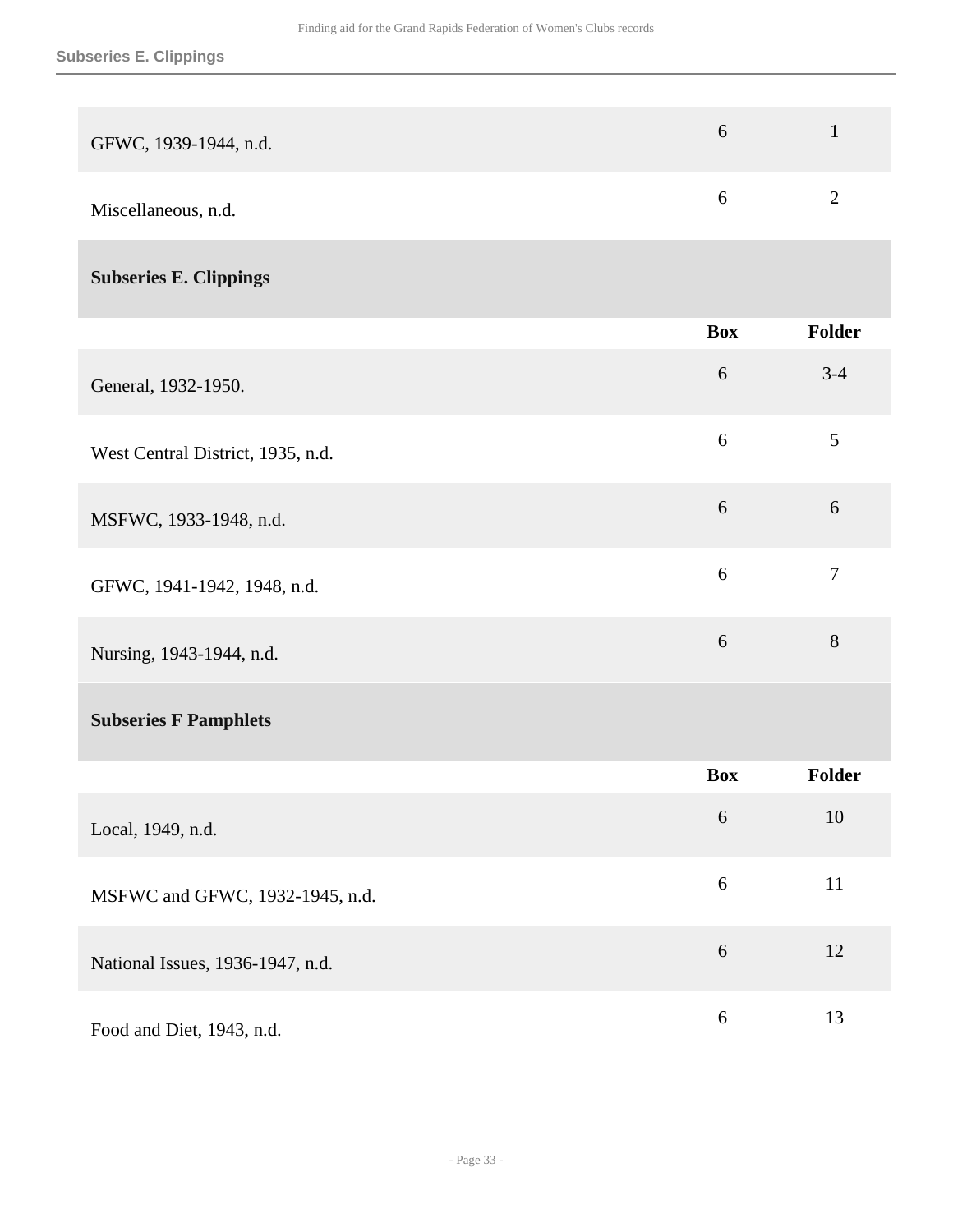| Nursing, ca. 1942.                  | $\sigma$ | 14 |
|-------------------------------------|----------|----|
| Misc., 1937, 1941, 1947, 1949, n.d. | 6        | 15 |

<span id="page-33-0"></span>**Series IX. Activities and Programs.** 

#### **Scope and Contents note**

#### Subseries Activities

Mrs. Wm. Corwith Visit series (1941-42) includes letters, itineraries and copies of publicity surrounding the speaking appearance before the GRFWC by Mrs. Wm. Corwith, an assistant in the Public Service Department of the National Broadcasting Company.

Nesbitt Case series (1936-38) consists of numerous sworn depositions and a few letters concerning the community-wide effort to remove Dr. Eugene N. Nesbitt from his post at the Sunshine Sanitarium. Obituary of Dr. Eugene N. Nesbitt added 10/1999.

Play series (1933) contains one play, The President's Garden Party, written by Barbara Bushnell Klumph in unpublished form.

Questionnaires series (1940, n.d.) includes numerous responses to the 1940 annual questionnaire of the West Central District; 2 undated District questionnaires; 2 responses to a Grand Rapids questionnaire; and a Latin America Questionnaire.

Miscellaneous material is arranged under three groupings, Federation Related, World War II Related and Miscellaneous.

Subseries. Program Materials series (1941-44) consists of various pamphlets and publications issued by the GFWC detailing their objectives and plans of action in four areas of concern, Fine Arts, Education, Legislation and National Defense.

Program series is divided into the following subseries: Annual Luncheon Programs, Federation-Related Programs and Misc. Programs.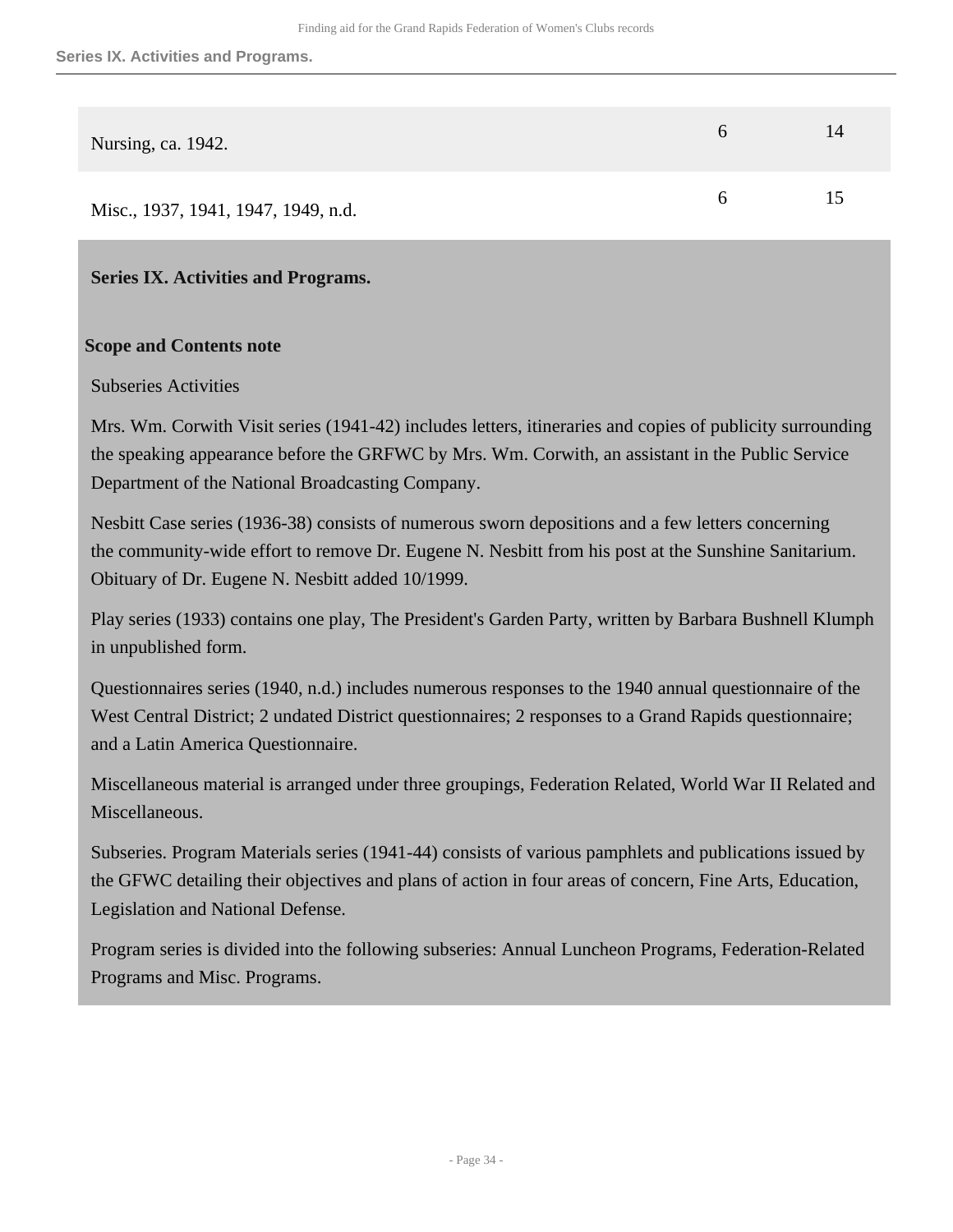Annual Luncheon Programs subseries (1929-1955) consists of programs from the GRFWC's Annual Spring and December Luncheons.

Miscellaneous Federation-Related Programs subseries (1932-1958) includes miscellaneous programs from meetings, conventions and other activities of the Women's City Club, the West Central District, MSFWC, GFWC and other components of the Federation.

Miscellaneous Programs subseries (1933, 1936, 1938, 1946, n.d.) contains 6 programs from events not directly related to the Federation.

What you should known About Grassroots Lobbying / GRWC/Westinghouse legislative alert Awards Program. 2005.060B

|                                                                                          | <b>Box</b>     | Folder         |
|------------------------------------------------------------------------------------------|----------------|----------------|
| Mrs. Wm. Corwith Visit Papers, 1941-1942.                                                | $\overline{4}$ | $\mathbf{1}$   |
| Nesbitt Case Papers, 1936-1938. Obituary of Dr. Eugene N. Nesbitt,<br>December 13, 1965. | $\overline{4}$ | $\overline{2}$ |
| Play, 1933.                                                                              | 6              | 9              |
| <b>Programs</b>                                                                          |                |                |
|                                                                                          | <b>Box</b>     | <b>Folder</b>  |
| GRFWC? Annual Luncheon, 1929-1955.                                                       | 12             | $\mathbf{1}$   |
| GRFWC. Annual Luncheon. (2005.060B)                                                      |                |                |
|                                                                                          |                | <b>Box</b>     |
| 40th, Dec. 3, 1936                                                                       |                | 17             |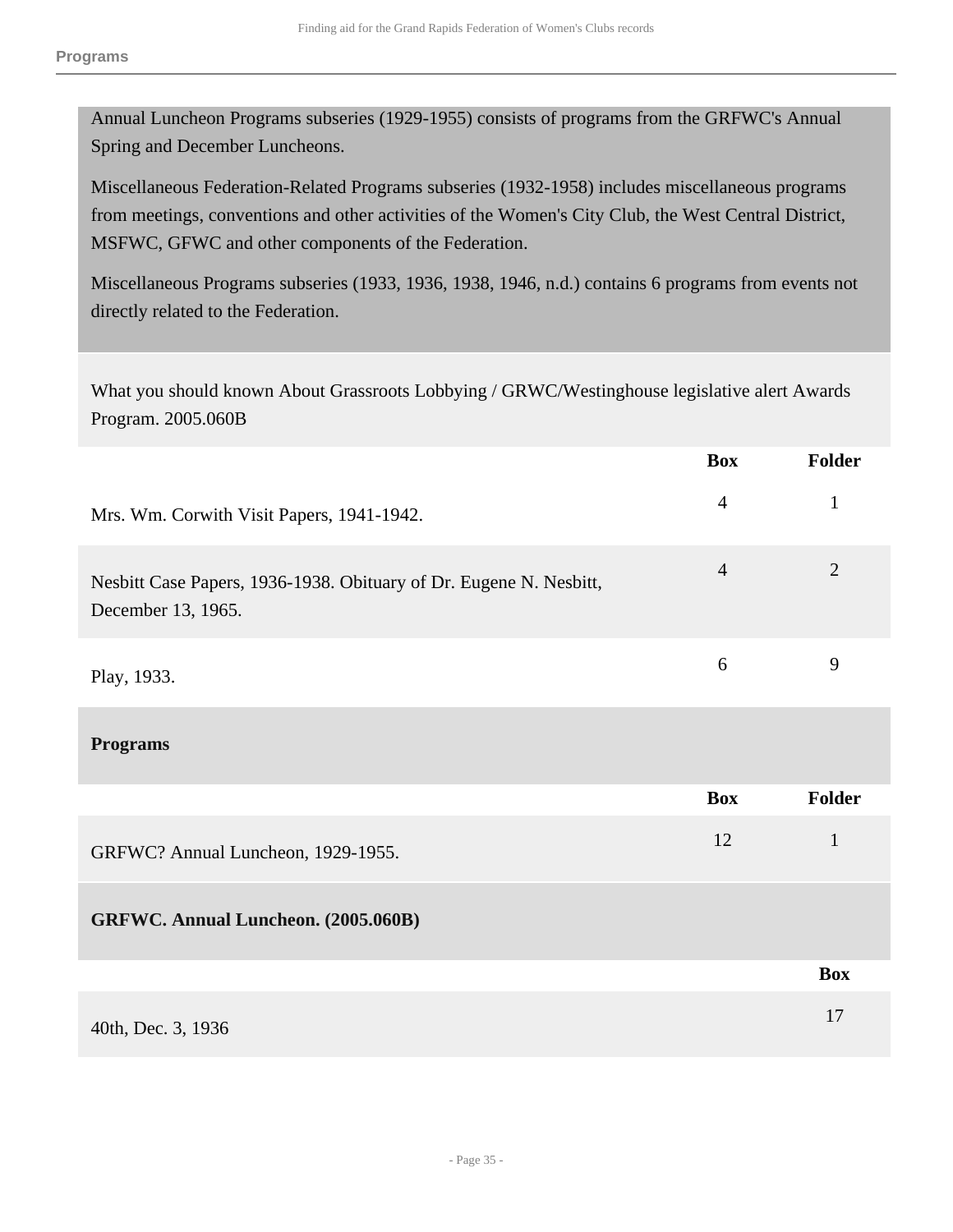### **GRFWC. Miscellaneous Ephemera (2, 8/31/2005) (2005.060B)**

| 1941-1942                                                                                                  | 17            |
|------------------------------------------------------------------------------------------------------------|---------------|
| 1947-1948                                                                                                  | 17            |
| 1948-1949                                                                                                  | 17            |
| 1950                                                                                                       | 17            |
| 1951                                                                                                       | 17            |
| GRFWC. Miscellaneous Ephemera (2, 8/31/2005) (2005.060B)                                                   |               |
|                                                                                                            | <b>Box</b>    |
| Invitation. Jan. 9, 1941. Debate on the Pedestrian is More Responsible for Pedestrian<br>Accidents "       | 17            |
| Nov.-Dec. 1941. Good Housekeeping?                                                                         | 17            |
| <b>General Federation of Women's Clubs. Misc. Programs.</b>                                                |               |
|                                                                                                            | <b>Box</b>    |
| May 30, 1927. Grand Rapids City of Homes. State Dinner. [Is this the annual council<br>address?] 2005.060B | 17            |
| Women's City Club, Grand Rapids. Bulletin.                                                                 |               |
| <b>Box</b>                                                                                                 | <b>Folder</b> |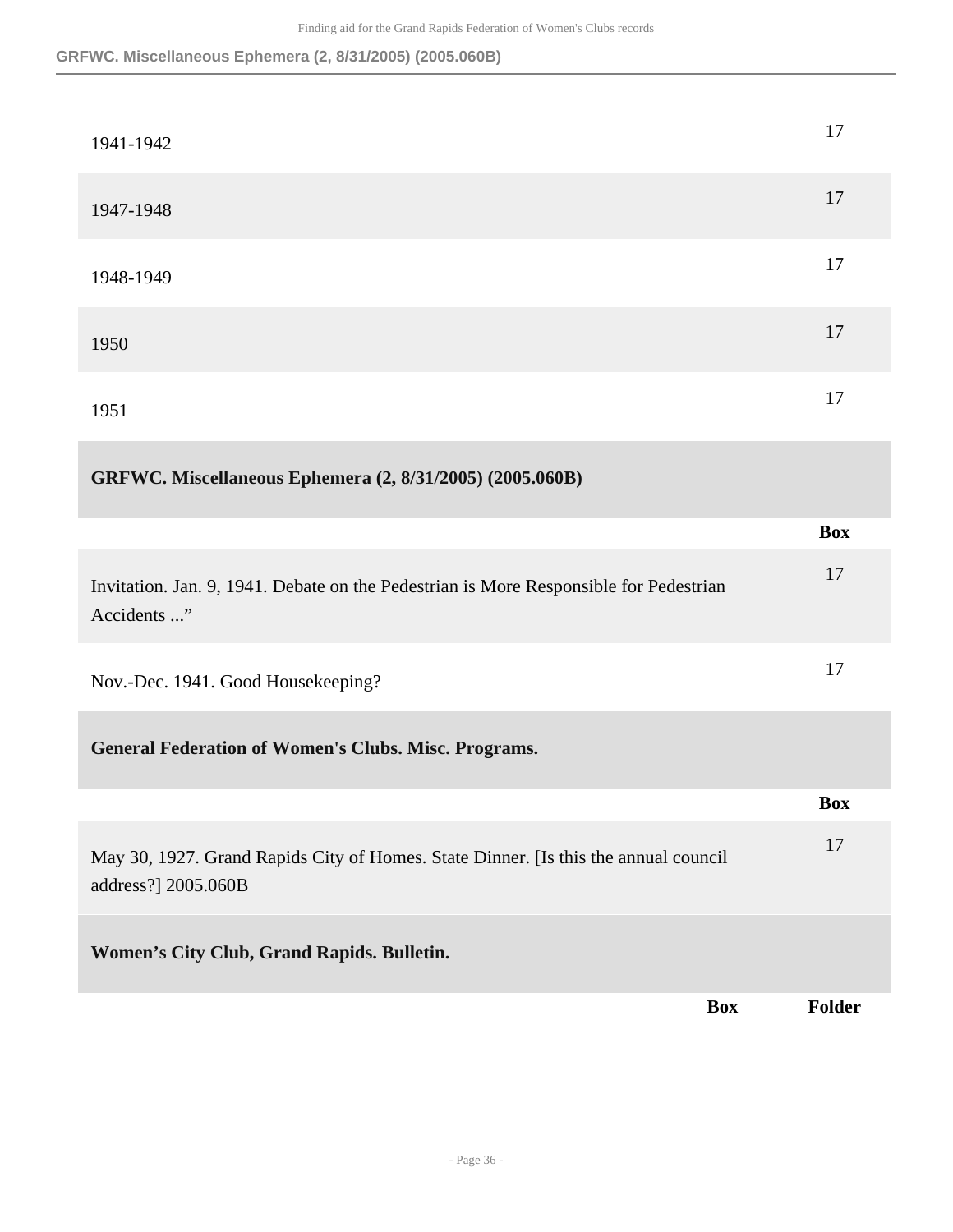| v. 25, no. 5, Jan. 1948 ([2277].1) 5/24/2002                                                                                                                      | 12         | 1.5            |
|-------------------------------------------------------------------------------------------------------------------------------------------------------------------|------------|----------------|
| v. 33, no. 3, Nov. 1955. (P2005.0409) Includes a small black and white<br>illustration of a watercolor by Reynold Weidenaar "Autumn : East Leonard<br>Rd." pg. 12 | 12         | 1.6            |
| Calhoun Co. Federation of Women's Clubs, Tekonsha, Mi. Apr. 25, 1944.<br>Program 22nd Annual Meeting.                                                             | 12         | $\overline{2}$ |
| Misc. Michigan Clubs. 2005.060B                                                                                                                                   |            |                |
|                                                                                                                                                                   |            | <b>Box</b>     |
| Grand Haven. Invitation. Golden Anniversary dinner. Oct. 24, 1941.                                                                                                |            | 17             |
| MSFWC. Pioneer Club dinner. Detroit. Oct. 18, 1933                                                                                                                |            | 17             |
|                                                                                                                                                                   | <b>Box</b> | Folder         |
| Citizenship Night / sponsored by the Federation of Women's Clubs under<br>auspices of G.R. Americanization Council. July 25, 1952.                                | 12         | $\overline{2}$ |
| City Federation Program, May 17, 1899, at the South End Club.                                                                                                     | 12         | $\overline{2}$ |
| <b>General Federation of Women's Clubs. National Council. Addresses.</b>                                                                                          |            |                |
|                                                                                                                                                                   |            | <b>Box</b>     |
| 1932-1935. 17th. 1936. Miami. (2005.060B)                                                                                                                         |            | 17             |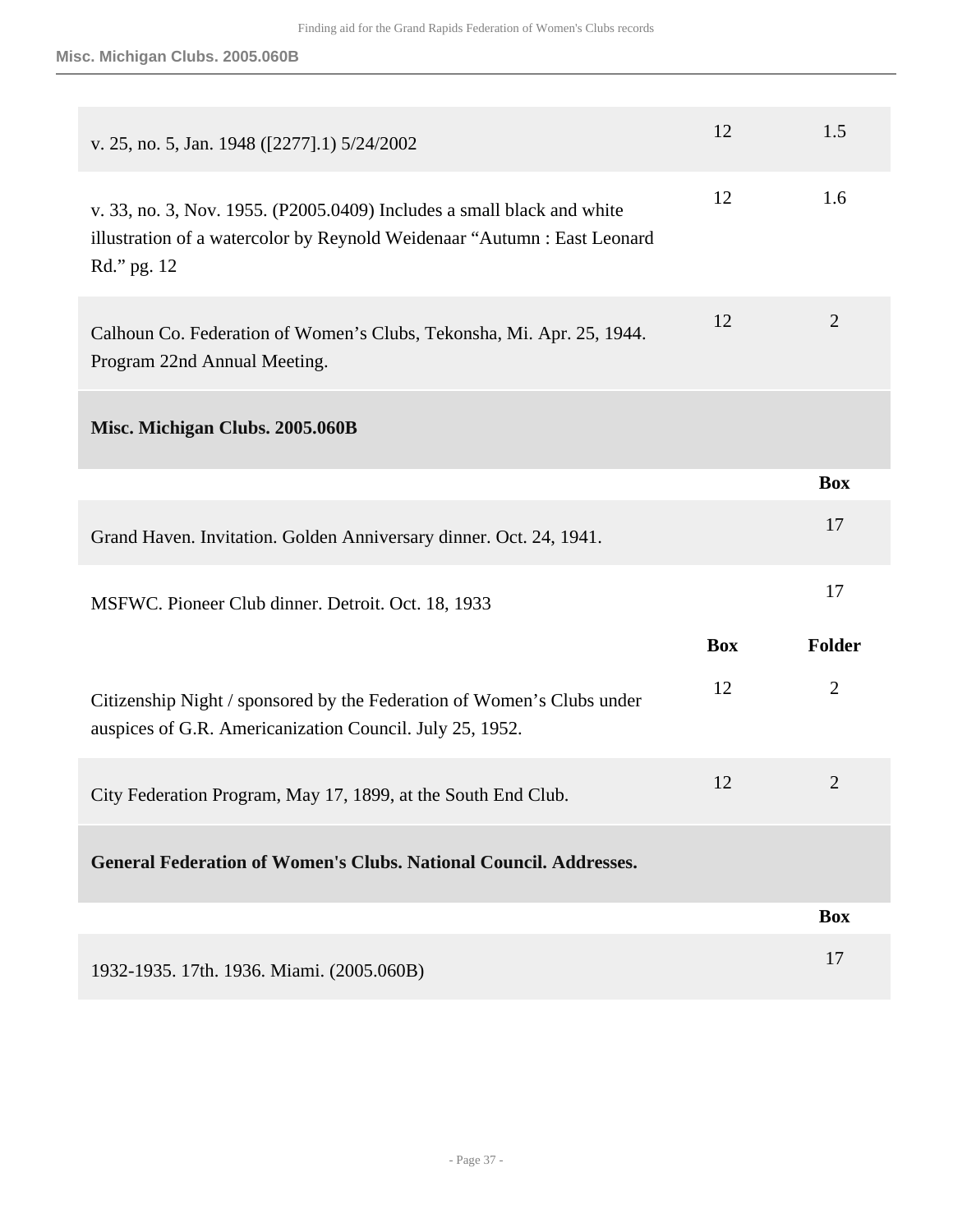| 1935-1938. 1934. Hot Springs, Arkansas (2005.060B)                                                                                          |            | 17         |
|---------------------------------------------------------------------------------------------------------------------------------------------|------------|------------|
| <b>General Federation of Women's Clubs. National. Programs.</b>                                                                             |            |            |
|                                                                                                                                             | <b>Box</b> | Folder     |
| 50th Annual. May 19-24, 1941. Atlantic City, N.J. Golden Jubilee<br>Celebration. 2005.006B                                                  | 12         | 2.1(?)     |
| 53rd Annual Meeting, St. Louis, Mo. Apr. 25-28, 1944. (3 items)                                                                             | 12         | 2.1(?)     |
| 93rd Annual, June 10-15, 1984, Las Vegas, Nev. 2005.006B                                                                                    | 12         | 2.1(?)     |
| General Federation of Women's Club. Michigan. See earlier programs under: Michigan<br><b>Federation of Women's Clubs.</b>                   |            |            |
|                                                                                                                                             |            | <b>Box</b> |
| 97th Annual, May 1-3, 1992, Lansing.                                                                                                        |            | 17         |
| 98th Annual, Apr. 16-18, 1993. Kalamazoo.                                                                                                   |            | 17         |
| 99th annual, Apr. 15-17, 1994. Fling + separate flyer/program for the GFWC Michigan<br>Family Reunion Luncheon "Federal Ties" Apr. 16, 1994 |            | 17         |
| Kent County Federation of Women's Clubs. Directories.2005.060B                                                                              |            |            |
|                                                                                                                                             |            |            |
|                                                                                                                                             |            | <b>Box</b> |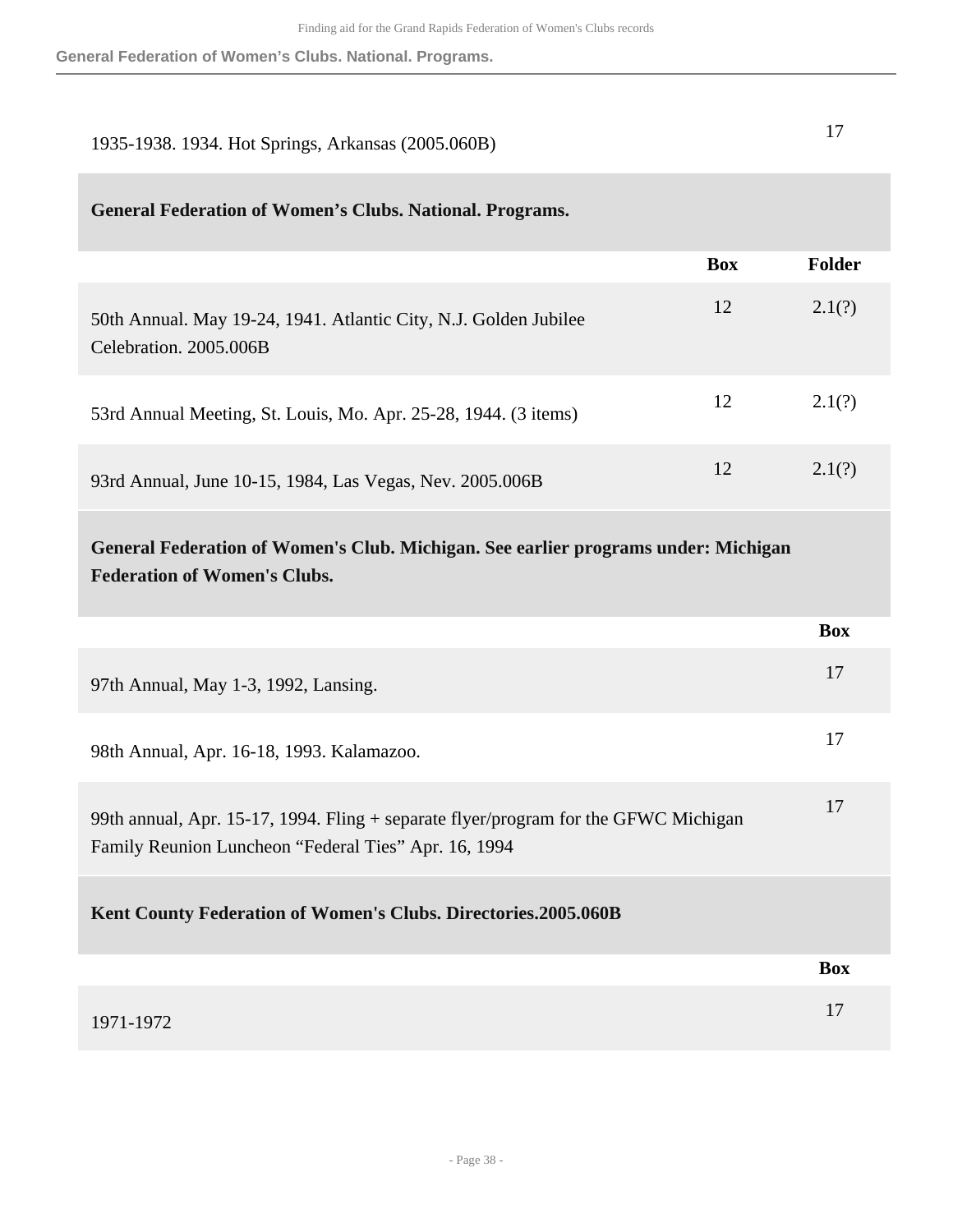| 1973-1974 |  |
|-----------|--|
| 1984-1986 |  |

## **Grand Rapids Women's Club**

|                                                                                                     | <b>Box</b> | <b>Folder</b> |
|-----------------------------------------------------------------------------------------------------|------------|---------------|
| Program/Menu. 43 Annual Luncheon, May 8, 1934, Grace Church Parish<br>House                         | 12         | 2.2           |
| Anniversary Program 1890-1948                                                                       | 12         | 2.2           |
| 66th Annual Luncheon, May 21, 1957 at Women's City Club.                                            | 12         | 2.2           |
|                                                                                                     |            | <b>Box</b>    |
| Michigan State Federation of Women's Clubs. Outlines of Work. Mrs. Fred M. Cross.<br>1944-1945. (2) |            | 17            |

## **Michigan State Federation of Women's Clubs, Annual Meeting Programs.**

|                                                             | <b>Box</b> | <b>Folder</b> |
|-------------------------------------------------------------|------------|---------------|
| 1st Annual Meeting, Nov. 6-7, 1895.                         | 12         | 2.4           |
| 45th Annual Convention, Mar.23-26, 1939                     | 12         | 2.4           |
| 50th Annual Convention, Grand Rapids, Mi. Apr. 17-19, 1944. | 12         | 2.4           |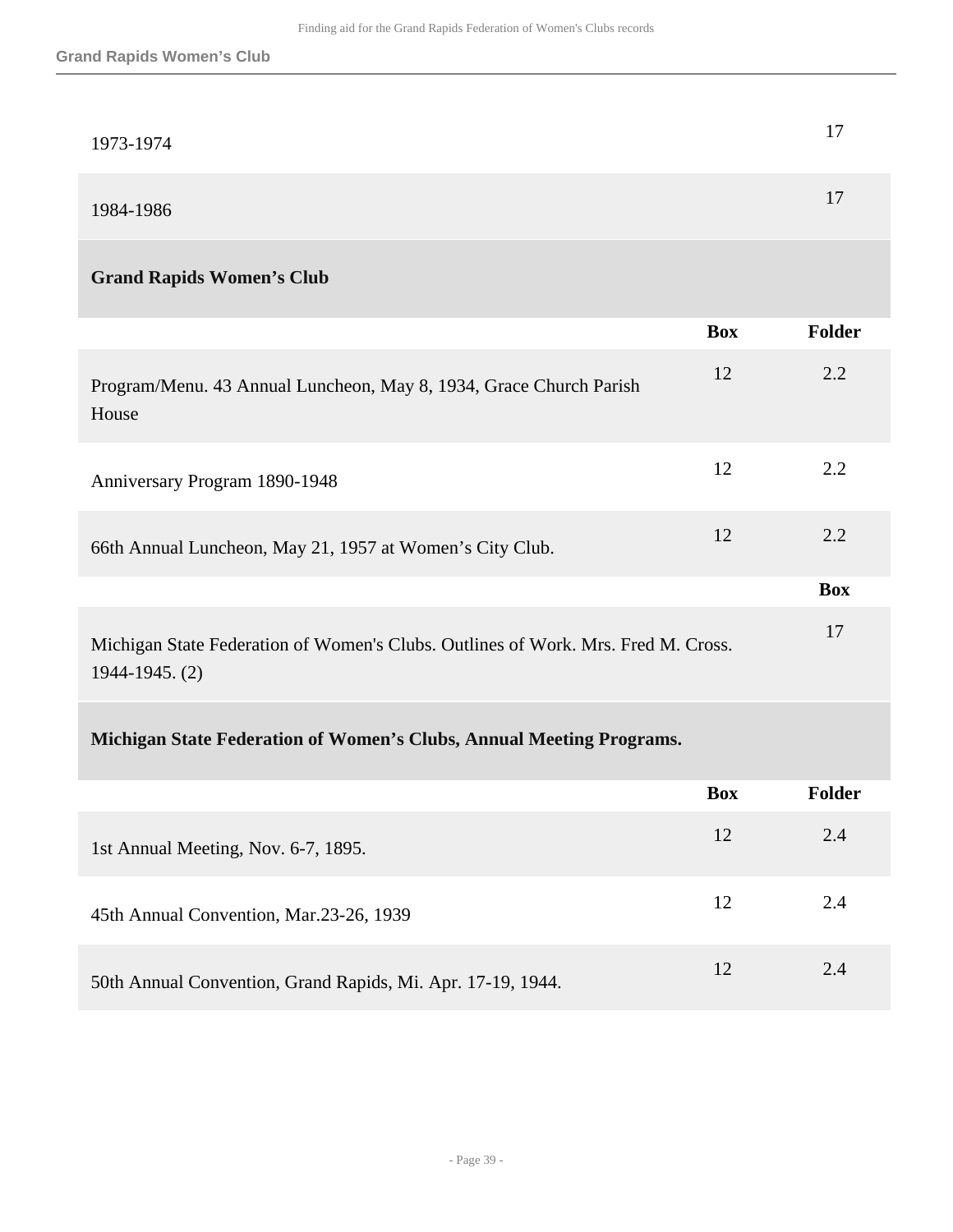**Michigan State Federation of Women's Clubs, Annual Meeting Programs.**

| 51st Annual Convention, Detroit, Mi. Apr. 9-11, 1946.             | 12 | 2.4        |
|-------------------------------------------------------------------|----|------------|
| 52nd Annual Convention, Detroit, Mi. Apr. 8-10, 1947. (2005.060B) | 12 | $2.4\,$    |
|                                                                   |    | <b>Box</b> |
| 11th annual. Oct. 17-19, 1905                                     |    | 17         |
| 36th, 1930                                                        |    | 17         |
| 39th, 1933                                                        |    | 17         |
| 40th, 1934 (2)                                                    |    | 17         |
| 42nd, oct. 5-8, 1936                                              |    | 17         |
| 48th, mar. 18-21, 1942                                            |    | $17$       |
| 49th, mar. 17-20, 1943                                            |    | 17         |
| 54th, Mar. 30/31, Apr. 1, 1949                                    |    | 17         |
| 70th, Apr. 27-29, 1965.                                           |    | $17\,$     |
| 77th, Apr. 25-27, 1972                                            |    | $17$       |
| 78th, May 9-10, 1973                                              |    | $17\,$     |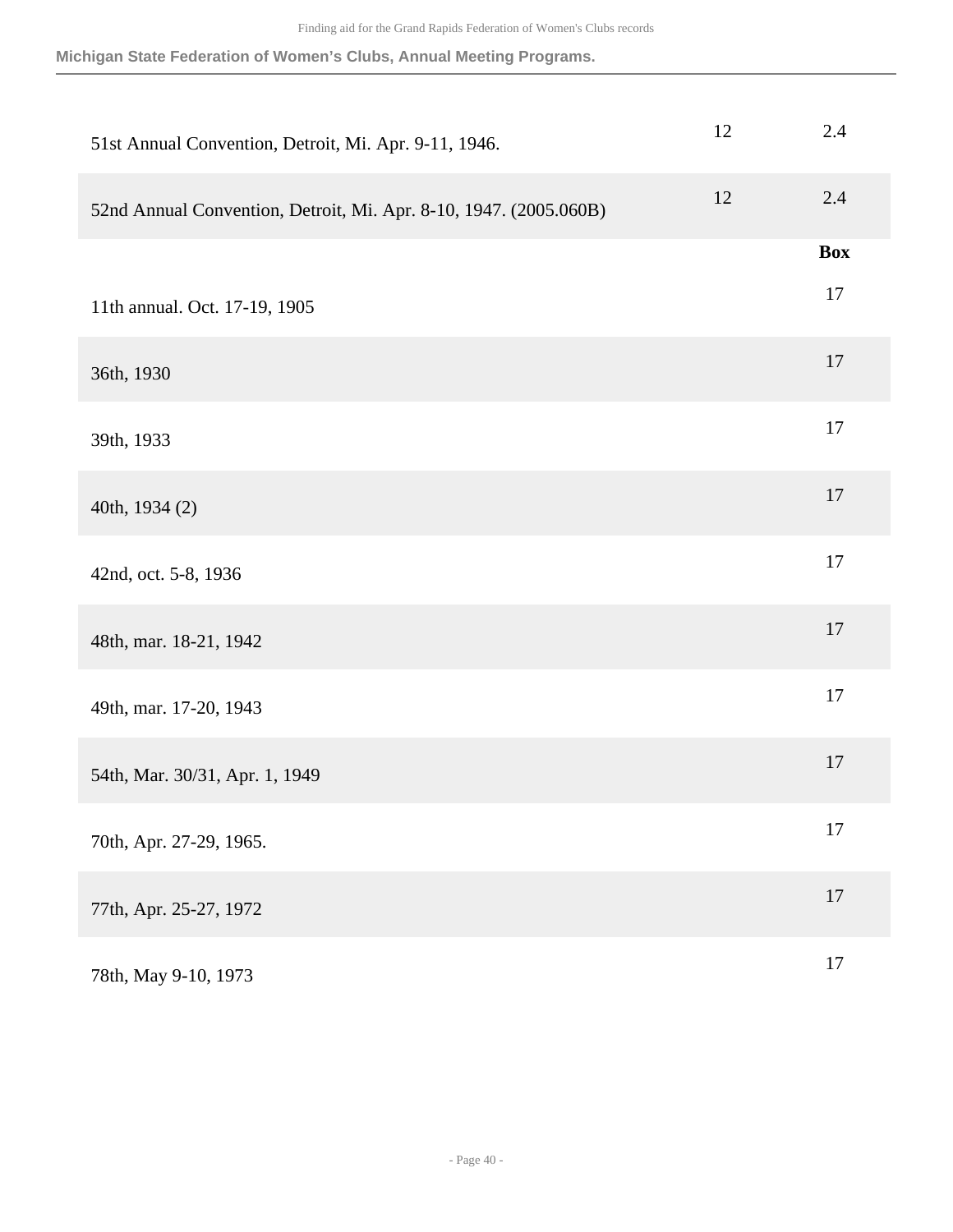| 79th, Apr.30-May 2, 1974                          |            | 17            |
|---------------------------------------------------|------------|---------------|
| <b>Michigan State Federation of Women's Clubs</b> |            |               |
|                                                   | <b>Box</b> | <b>Folder</b> |
|                                                   |            |               |

Dedication of "Loch Rio", May 12, 1958. A Girlstown Project. Belleville, Michigan. 12 2.4

## **Michigan State Federation of Women's Clubs. West Central Dist. Annual Meetings.**

|                                            | <b>Box</b> | Folder     |
|--------------------------------------------|------------|------------|
| Greenville, May 6, 1932.                   | 12         | 2.6        |
| Grand Rapids, Oct. 14-15, 1937. (2 items)  | 12         | 2.6        |
| Grand Haven, oct. 10-11, 1940              | 12         | 2.6        |
| Ionia, oct. 21-22, 1941                    | 12         | 2.6        |
| Grand Rapids, Oct. 12-13, 1943             | 12         | 2.6        |
| Belding, Oct. 19-20, 1944.                 | 12         | 2.6        |
| 35th Annual Meeting, Ionia, Oct. 10, 1956. | 12         | 2.6        |
|                                            |            | <b>Box</b> |
| Apr. 23, 1933. Ionia.                      |            | 17         |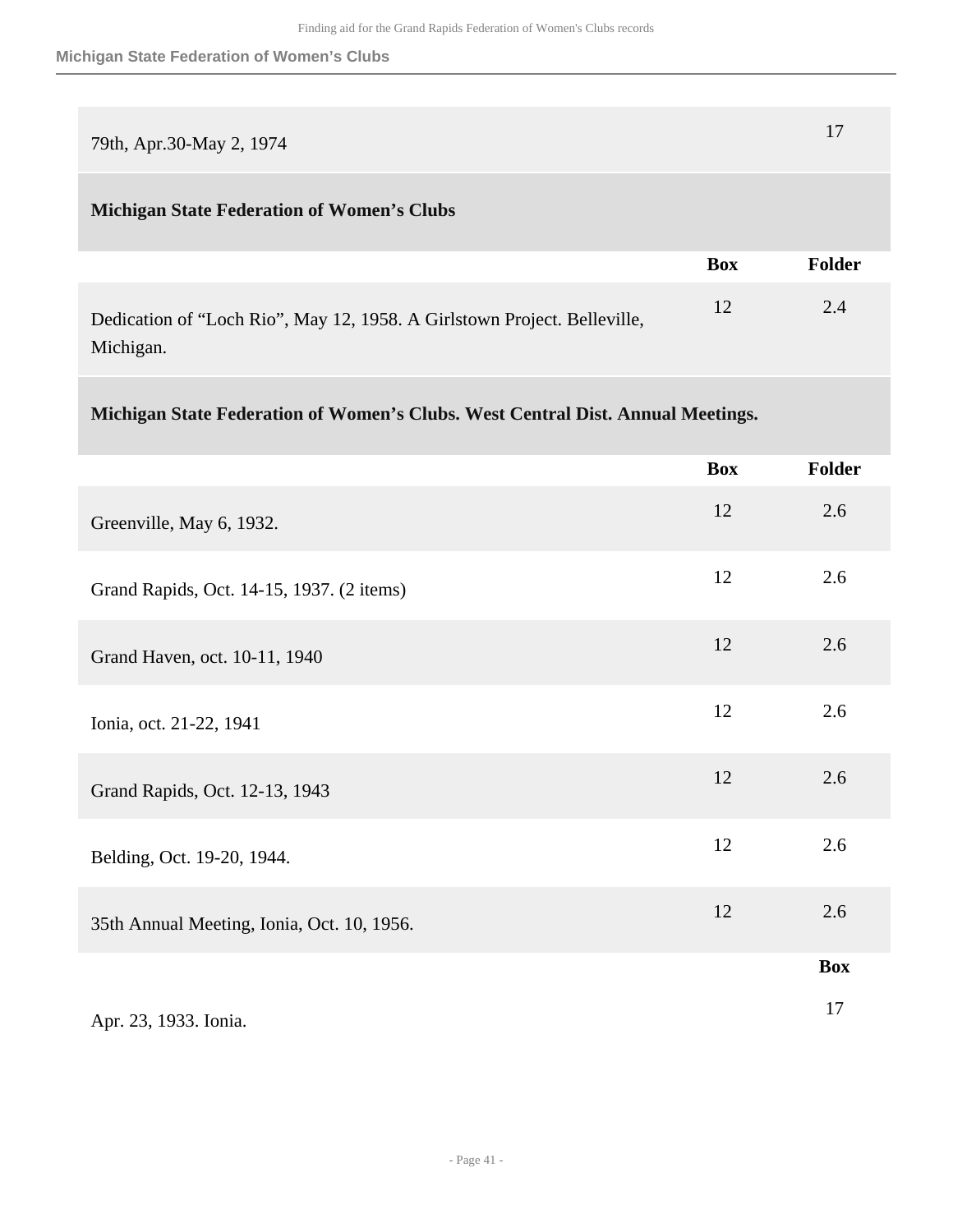#### **Michigan State Federation of Women's Clubs. Northwest District.**

| Apr. 10, 1934. Holland                                                              |            | 17         |
|-------------------------------------------------------------------------------------|------------|------------|
| Oct. 14-15, 1937. Grand Rapids.                                                     |            | 17         |
| Oct. 21-22, 1941. Ionia (3 copies)                                                  |            | 17         |
| Oct. 14-15, 1942. Owosso                                                            |            | 17         |
| 36th, oct. 16, 1957. Grand Rapids.                                                  |            | 17         |
| 44th, Oct. 27, 1966. Greenville,                                                    |            | 17         |
| 46th, Oct. 26, 1967. Byron                                                          |            | 17         |
|                                                                                     | <b>Box</b> | Folder     |
| MSFWC Official Call, 1941-1942.                                                     | 12         | 2.6        |
|                                                                                     |            | <b>Box</b> |
| Call of the Michigan State Federation of Women's Clubs for the 50th Annual Meeting, |            | 17         |

Apr. 17-19, 1944, Pantlind Hotel, Grand Rapids, Michigan. 2005.060B

### **Michigan State Federation of Women's Clubs. Northwest District.**

|                                                       | <b>Box</b> | Folder |
|-------------------------------------------------------|------------|--------|
| 8th Annual Convention. Traverse City, Oct. 3-4, 1939. | 12         |        |
| 15th Annual Convention, Ludington, May 14-15, 1936.   | 12         |        |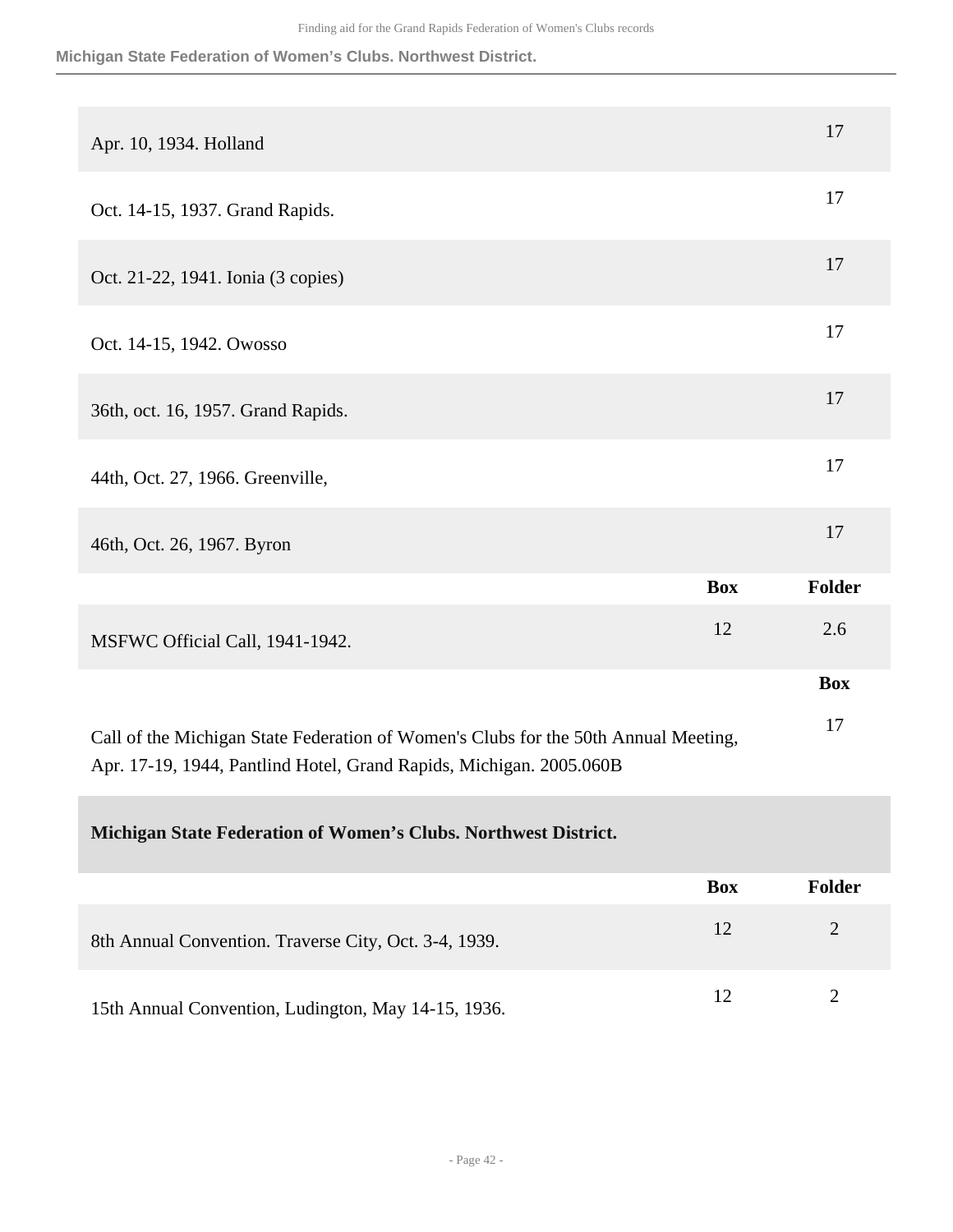**Michigan State Federation of Women's Clubs. Southeastern District.**

#### **Michigan State Federation of Women's Clubs. Southeastern District.**

|                                                      | <b>Box</b> | <b>Folder</b> |
|------------------------------------------------------|------------|---------------|
| 25th Annual Meeting. Jackson, Mi., Oct. 21-22, 1943. |            |               |

## **Women's City Club, West Central District, MSFWC, GFWC, and Misc. Clubs, 1899, 1932-1958.**

<span id="page-42-0"></span>

|                                             | <b>Box</b> | <b>Folder</b>  |
|---------------------------------------------|------------|----------------|
| Miscellaneous, 1933, 1936, 1938, 1946, n.d. | 12         | 3              |
| GRFWC? Questionnaires, 1940, n.d.           |            |                |
|                                             | <b>Box</b> | <b>Folder</b>  |
| Dec. 7, 1940. 2005.060B                     | 12         | $\overline{4}$ |
| <b>Miscellaneous</b>                        |            |                |
|                                             | <b>Box</b> | <b>Folder</b>  |
| Federation Related, 1935-1949, n.d.         | 12         | 5              |
| World War II Related, ca. 1942-1945.        | 12         | 6              |
| Miscellaneous, 1938-1956, n.d.              | 12         | $\overline{7}$ |
| <b>Series X. Scrapbooks</b>                 |            |                |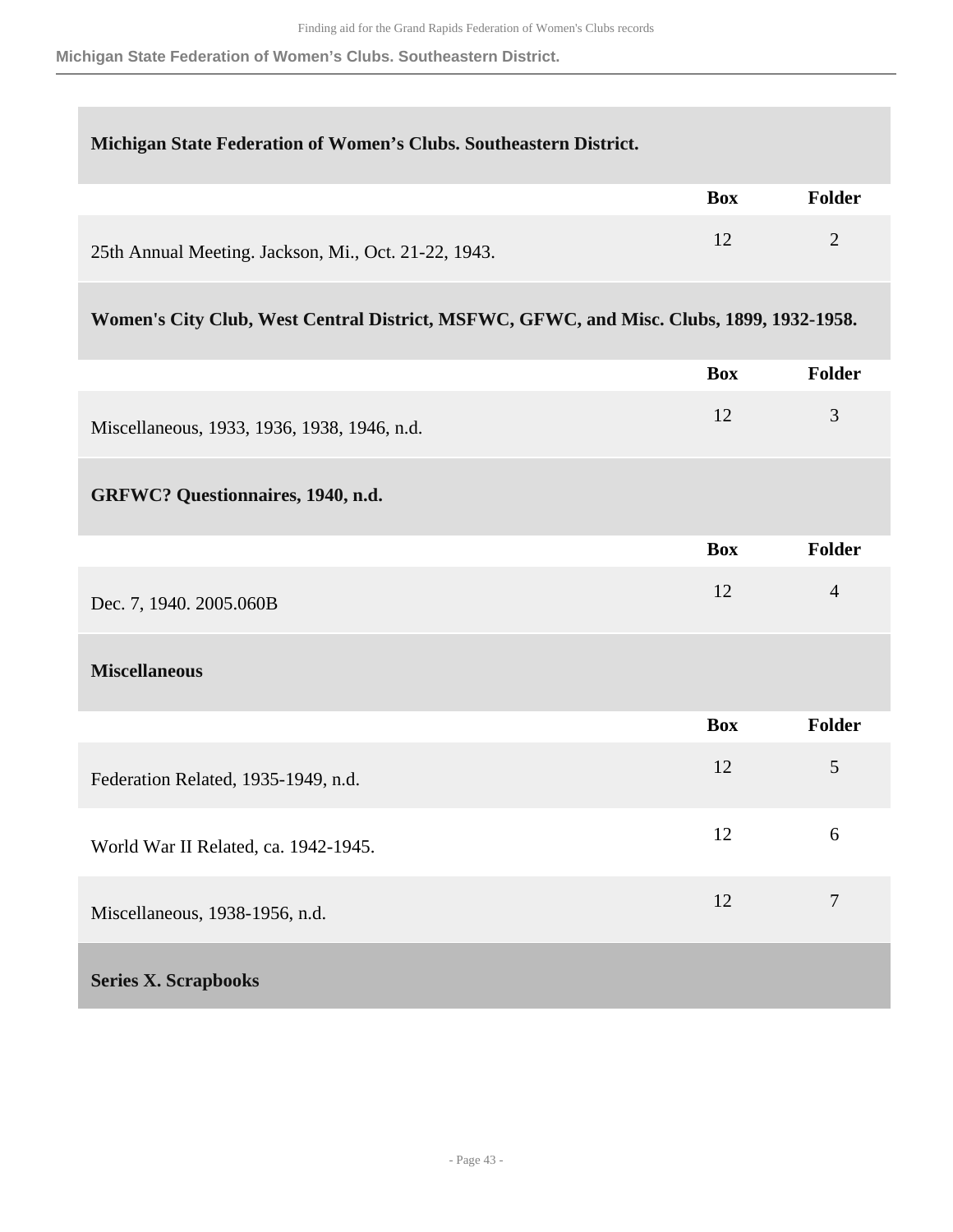#### **Scope and Contents note**

Scrapbook series (1935-1947) contains one GRFWC scrapbook commemorating the Federation's Golden Anniversary year, 1946/47, including correspondence, reports, clippings, yearbooks, and a radio interview with information about its history and purpose. Also, another Federation scrapbook for 1940-1946, with loose items from the 1930's and 1940s.

|                                                                                                                  | <b>Box</b> |
|------------------------------------------------------------------------------------------------------------------|------------|
| Our Golden Anniversary Year, 1896-1946 (1946/47 data)                                                            | 14         |
| <b>Home Literary Club Scrapbooks.</b>                                                                            |            |
|                                                                                                                  | <b>Box</b> |
| 1938-1939 (2006.0081) Includes clippings, original photographs, yearbooks, Michigan<br>state convention program. | 14         |
| N.D. Clippings on the Home Literary Club, and on the Federation. (2006.0082)                                     | 14         |

#### <span id="page-43-0"></span>**Series XI. Ephemera and Realia**

#### **Scope and Contents note**

Includes miscellaneous broadsides (1940-43, n.d.); a gift calendar with GRFWC imprint (1948); and a printing block with a woman's image (n.d.). It also contains an Eaglesfield Club medal presented to the GRFWC in 1950. Mrs. Eaglesfield, founder of the club and the first woman lawyer in Grand Rapids (1896), originally gave the medal to an Eaglesfield Club member.

|                                     | <b>Box</b> |
|-------------------------------------|------------|
| Realia, 1896, 1940-1943, 1948, n.d. |            |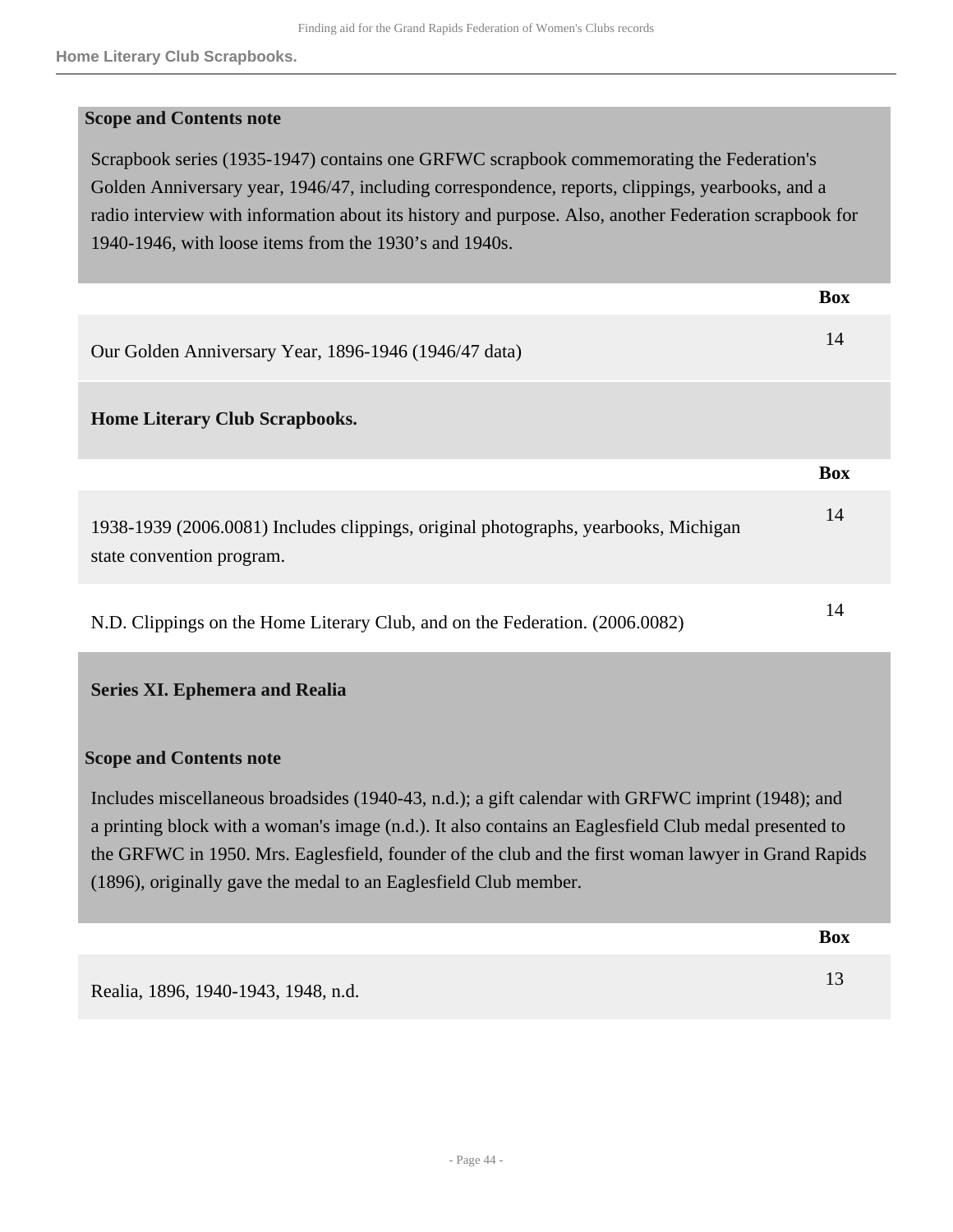#### <span id="page-44-0"></span>**Series XII. State Convention Records**

## **Scope and Contents note**

Records of State Convention series (1948) includes all correspondence and miscellaneous documents relating to the MSFWC State Convention held in Grand Rapids.

|                                                  | <b>Box</b> | <b>Folder</b>  |
|--------------------------------------------------|------------|----------------|
| State Convention Records, 1948.                  | 8          | $\overline{7}$ |
| <b>Program Material</b>                          |            |                |
|                                                  | <b>Box</b> | <b>Folder</b>  |
| Fine Arts, 1941-4.                               | 8          | $8\,$          |
| Education, 1941-4.                               | 8          | 9              |
| Legislation, 1941-4.                             | 8          | 10             |
| National Defense, 1941-4.                        | 8          | 11             |
| <b>Michigan State Federation of Womens Clubs</b> |            |                |
|                                                  | <b>Box</b> | <b>Folder</b>  |
| Constitution and Bylaws, 1895.                   | 8          | 12             |
| Program of 1st Annual Meeting, 1895.             | $8\,$      | 12             |